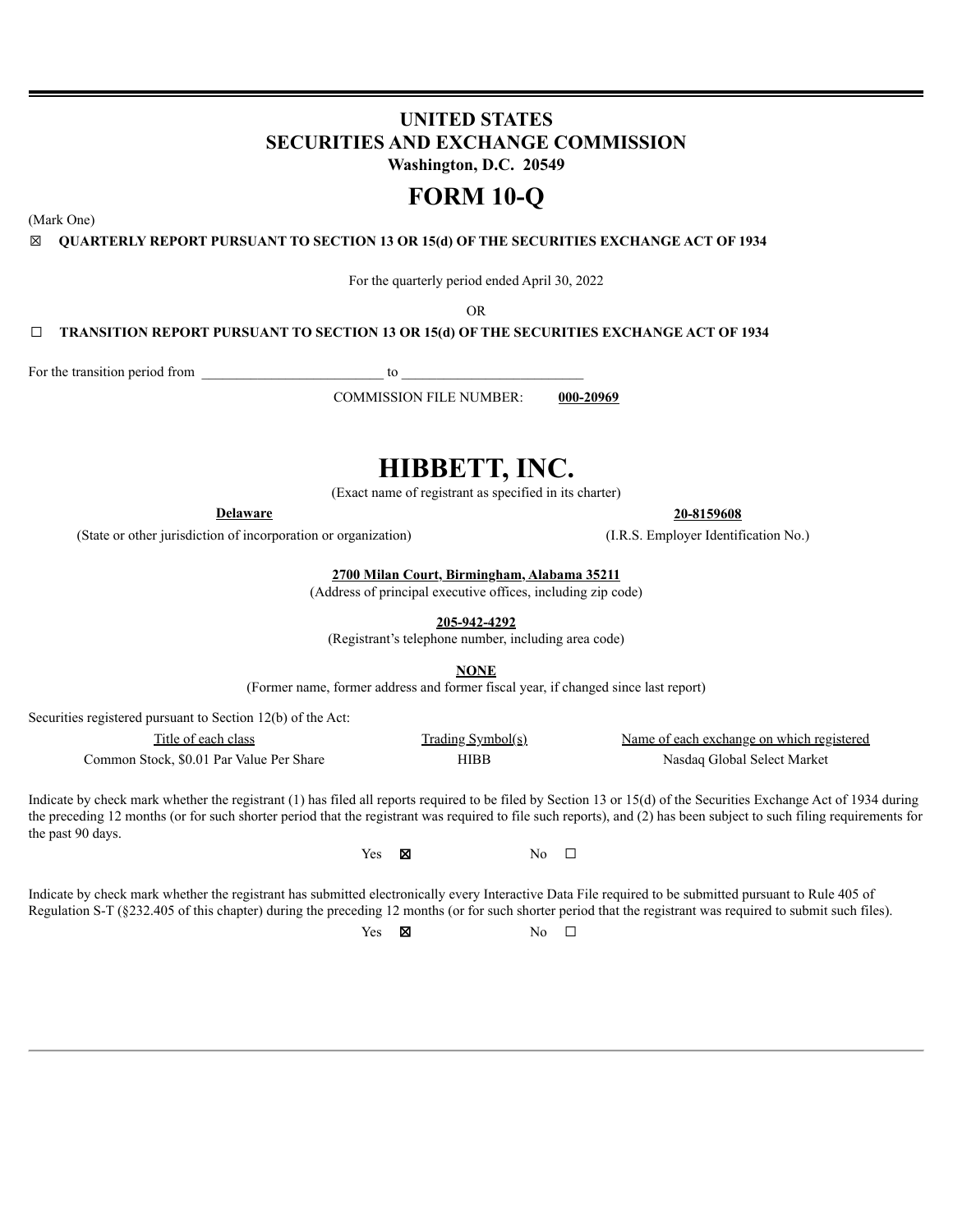Indicate by check mark whether the registrant is a large accelerated filer, an accelerated filer, a non-accelerated filer, a smaller reporting company, or an emerging growth company. See the definitions of "large accelerated filer," "accelerated filer," "smaller reporting company," and "emerging growth company" in Rule 12b-2 of the Exchange Act.

> Large accelerated filer ⊠ accelerated filer □ Emerging growth company  $\Box$

Non-accelerated filer <del>□</del> Smaller reporting company □

If an emerging growth company, indicate by check mark if the registrant has elected not to use the extended transition period for complying with any new or revised financial accounting standards provided pursuant to Section 13(a) of the Exchange Act.  $\Box$ 

Indicate by check mark whether the registrant is a shell company (as defined in Rule 12b-2 of the Exchange Act).

Yes □ No ⊠

Indicate the number of shares outstanding of each of the issuer's classes of common stock, as of the latest practicable date.

<span id="page-1-0"></span>Shares of common stock, par value \$0.01 per share, outstanding as of June 2, 2022, were 12,934,980 shares.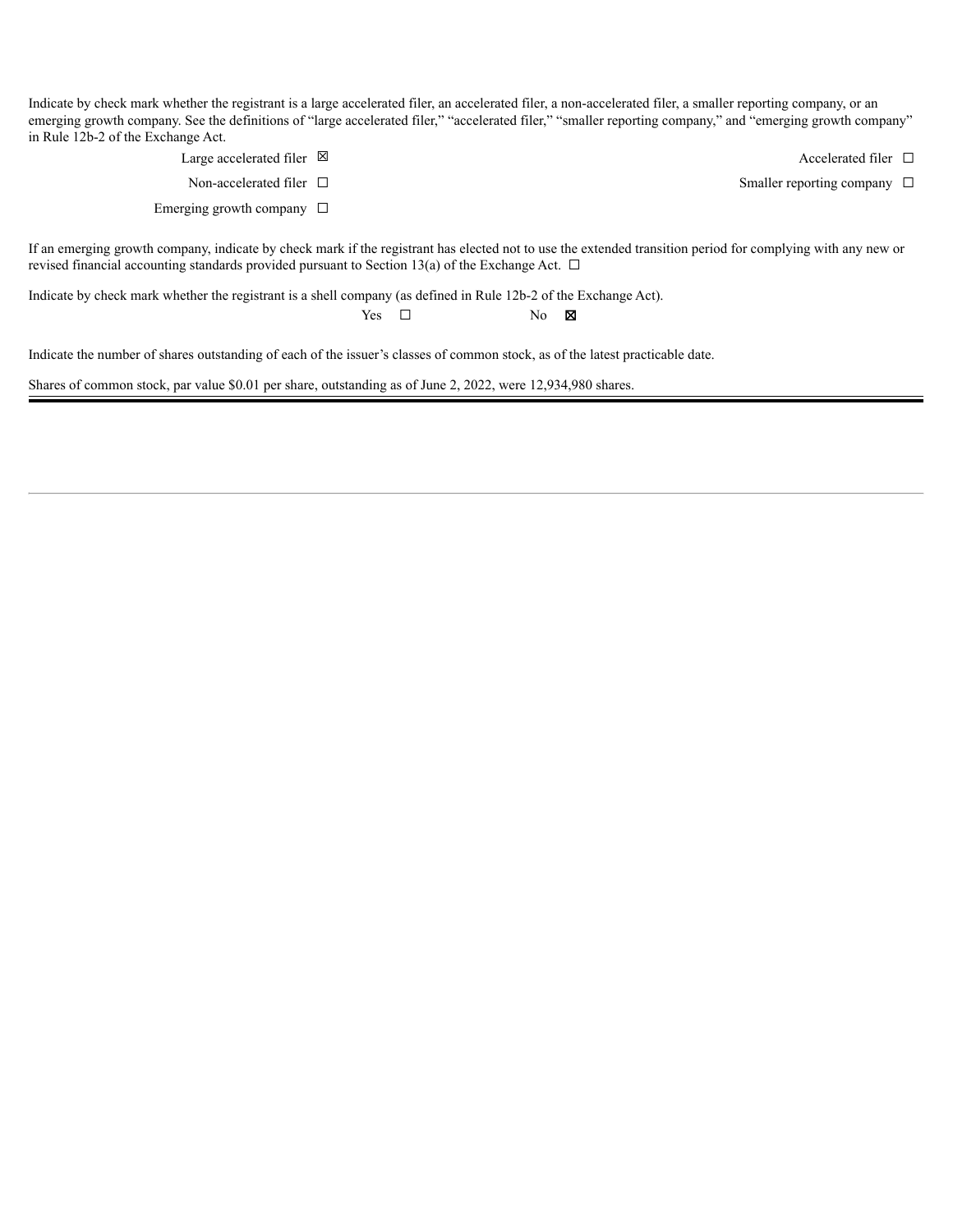# **HIBBETT, INC.**

# **INDEX**

# **PART I. FINANCIAL [INFORMATION](#page-2-0)**

# **[Item](#page-3-0) 1. Financial [Statements.](#page-3-0)**

|         | <b>Unaudited Condensed Consolidated Balance Sheets</b>                                        |    |
|---------|-----------------------------------------------------------------------------------------------|----|
|         |                                                                                               |    |
|         | Unaudited Condensed Consolidated Statements of Operations                                     | 3  |
|         | Unaudited Condensed Consolidated Statements of Cash Flows                                     | 4  |
|         |                                                                                               |    |
|         | Unaudited Condensed Consolidated Statements of Stockholders' Investment                       | 5  |
|         |                                                                                               |    |
|         | Notes to Unaudited Condensed Consolidated Financial Statements                                | 6  |
| Item 2. | <b>Management's Discussion and Analysis of Financial Condition and Results of Operations.</b> | 12 |
|         |                                                                                               |    |
| Item 3. | <b>Quantitative and Qualitative Disclosures About Market Risk.</b>                            | 20 |
|         |                                                                                               |    |
| Item 4. | <b>Controls and Procedures.</b>                                                               | 20 |
|         | <b>BIBET ABILIBET INDABITION</b>                                                              |    |

# **PART II. OTHER [INFORMATION](#page-21-1)**

<span id="page-2-0"></span>

| Item 1.  | <b>Legal Proceedings.</b>                                           | 20        |
|----------|---------------------------------------------------------------------|-----------|
|          |                                                                     |           |
| Item 1A. | <b>Risk Factors.</b>                                                | <b>20</b> |
|          |                                                                     |           |
| Item 2.  | <b>Unregistered Sales of Equity Securities and Use of Proceeds.</b> | 21        |
|          |                                                                     |           |
| Item 6.  | <b>Exhibits.</b>                                                    | 22        |
|          |                                                                     |           |
|          | <b>Signature</b>                                                    | 23        |
|          |                                                                     |           |

**Page**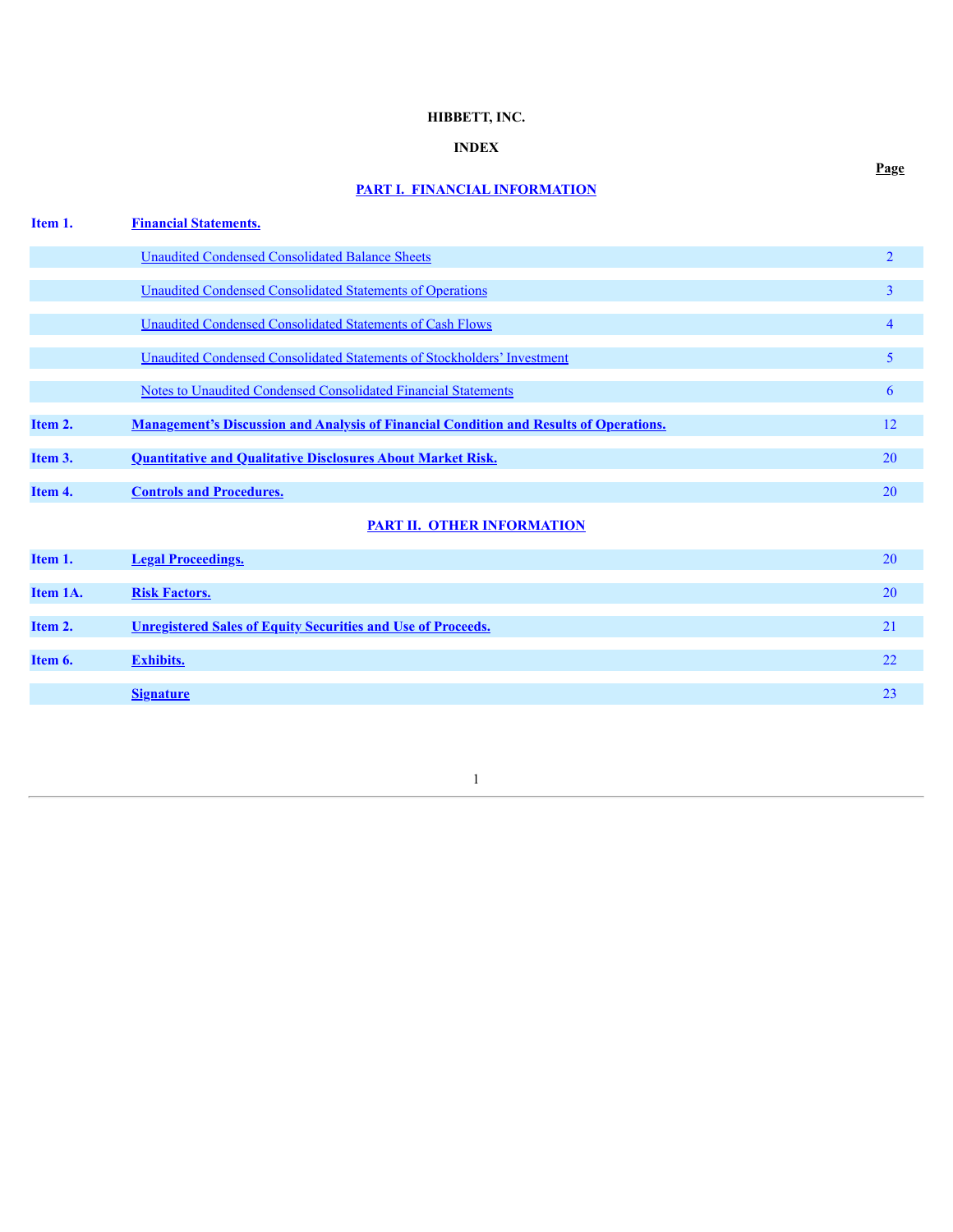# **PART I. FINANCIAL INFORMATION**

# <span id="page-3-1"></span><span id="page-3-0"></span>**ITEM 1. Financial Statements**.

# **HIBBETT, INC. AND SUBSIDIARIES Unaudited Condensed Consolidated Balance Sheets (in thousands, except share and per share information)**

| <b>ASSETS</b>                                                                                   |      | April 30,<br>2022 |              | January 29,<br>2022 |    | May 1,<br>2021 |
|-------------------------------------------------------------------------------------------------|------|-------------------|--------------|---------------------|----|----------------|
| Current assets:                                                                                 |      |                   |              |                     |    |                |
| Cash and cash equivalents                                                                       | \$   | 23,221            | $\mathbb{S}$ | 17,054              | -S | 270,852        |
| Receivables, net                                                                                |      | 13,877            |              | 13,607              |    | 14,445         |
| Inventories, net                                                                                |      | 314,861           |              | 221,219             |    | 182,371        |
| Other current assets                                                                            |      | 16,579            |              | 25,134              |    | 7,388          |
| Total current assets                                                                            |      | 368,538           |              | 277,014             |    | 475,056        |
| Property and equipment, net                                                                     |      | 153,993           |              | 145,967             |    | 107,501        |
| Operating right-of-use assets                                                                   |      | 250,522           |              | 243,751             |    | 215,804        |
| Finance right-of-use assets, net                                                                |      | 2,348             |              | 2,186               |    | 3,092          |
| Tradename intangible asset                                                                      |      | 23,500            |              | 23,500              |    | 23,500         |
| Deferred income taxes, net                                                                      |      | 3,236             |              | 7,187               |    | 12,264         |
| Other assets, net                                                                               |      | 3,477             |              | 3,612               |    | 3,542          |
| <b>Total</b> assets                                                                             | \$   | 805,614           | $\mathbb S$  | 703,217 \$          |    | 840,759        |
| <b>LIABILITIES AND STOCKHOLDERS' INVESTMENT</b>                                                 |      |                   |              |                     |    |                |
| Current liabilities:                                                                            |      |                   |              |                     |    |                |
| Accounts payable                                                                                | \$   | 164,294           | -S           | 85,647              | -S | 105,888        |
| Operating lease obligations                                                                     |      | 65,054            |              | 68,521              |    | 58,875         |
| Credit facility                                                                                 |      | 20,415            |              |                     |    |                |
| Finance lease obligations                                                                       |      | 1,034             |              | 975                 |    | 977            |
| Accrued payroll expenses                                                                        |      | 9,730             |              | 26,320              |    | 14,341         |
| Other accrued expenses                                                                          |      | 15,271            |              | 13,401              |    | 30,403         |
| Total current liabilities                                                                       |      | 275,798           |              | 194,864             |    | 210,484        |
| Operating lease obligations                                                                     |      | 219,296           |              | 212,349             |    | 185,326        |
| Finance lease obligations                                                                       |      | 1,516             |              | 1,427               |    | 2,381          |
| Unrecognized tax benefits                                                                       |      | 542               |              | 546                 |    | 711            |
| Other liabilities                                                                               |      | 2,356             |              | 2,516               |    | 2,391          |
| <b>Total liabilities</b>                                                                        |      | 499,508           |              | 411,702             |    | 401,293        |
| Stockholders' investment:                                                                       |      |                   |              |                     |    |                |
| Common stock, 39,779,841, 39,611,163 and 39,559,008 shares issued, respectively                 |      | 398               |              | 396                 |    | 395            |
| Paid-in capital                                                                                 |      | 205,720           |              | 202,729             |    | 198,356        |
| Retained earnings                                                                               |      | 1,058,383         |              | 1,022,317           |    | 943,718        |
| Treasury stock, at cost; 26,855,158, 26,317,947 and 23,483,504 shares repurchased, respectively |      | (958, 395)        |              | (933, 927)          |    | (703,003)      |
| Total stockholders' investment                                                                  |      | 306,106           |              | 291,515             |    | 439,466        |
| Total liabilities and stockholders' investment                                                  | $\$$ | 805,614           | $\sqrt{\ }$  | 703,217 \$          |    | 840,759        |

<span id="page-3-2"></span>**See notes to unaudited condensed consolidated financial statements.**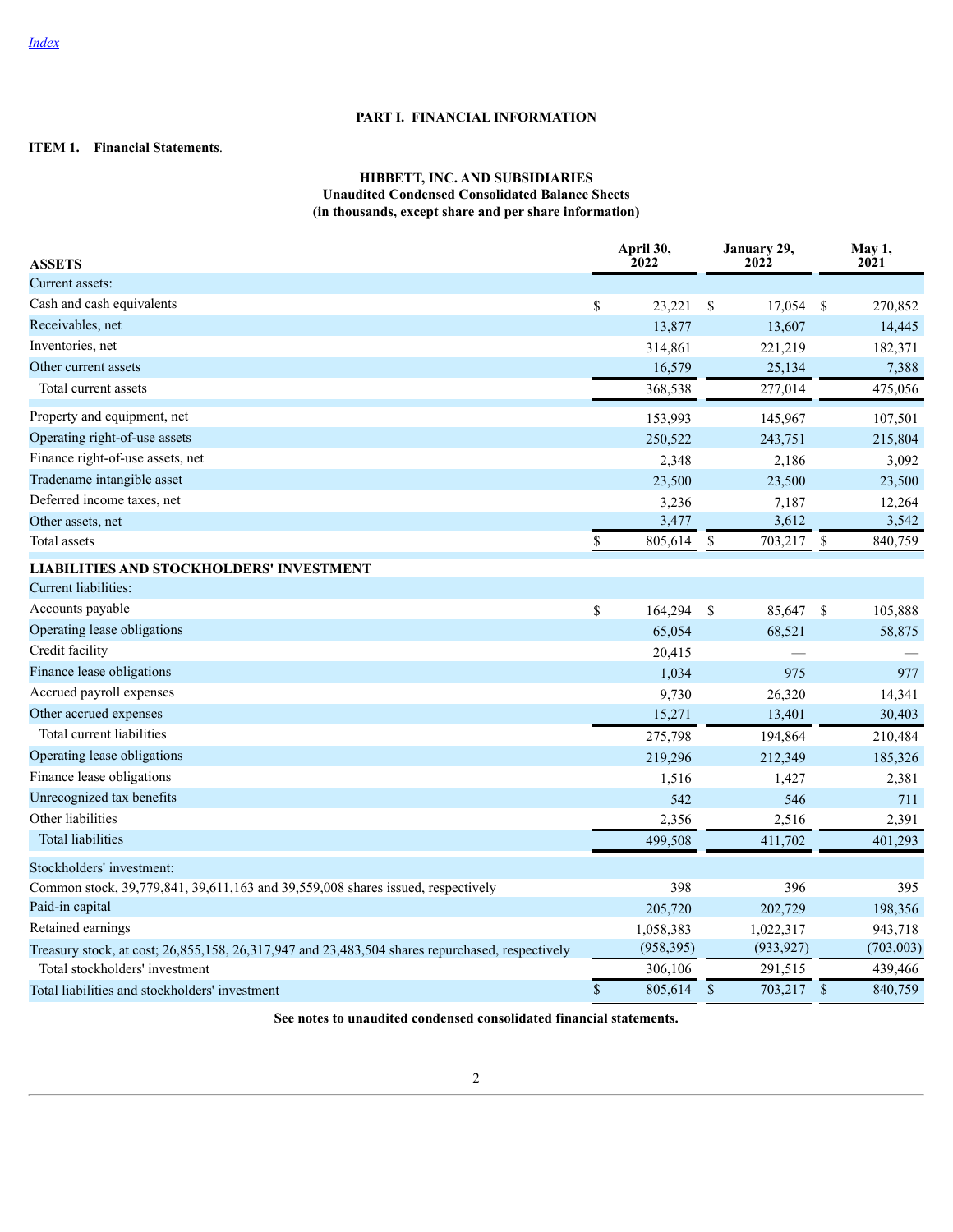## **HIBBETT, INC. AND SUBSIDIARIES Unaudited Condensed Consolidated Statements of Operations (in thousands, except per share information)**

|                                                         | <b>13-Weeks Ended</b> |                   |                        |    |                |                        |  |  |  |
|---------------------------------------------------------|-----------------------|-------------------|------------------------|----|----------------|------------------------|--|--|--|
|                                                         |                       | April 30,<br>2022 |                        |    | May 1,<br>2021 |                        |  |  |  |
|                                                         |                       |                   | $%$ to<br><b>Sales</b> |    |                | $%$ to<br><b>Sales</b> |  |  |  |
| Net sales                                               | $\mathbf{\hat{s}}$    | 424,051           |                        | \$ | 506,861        |                        |  |  |  |
| Cost of goods sold                                      |                       | 267,218           | 63.0%                  |    | 296,898        | 58.6 %                 |  |  |  |
| Gross margin                                            |                       | 156,833           | 37.0%                  |    | 209,963        | 41.4 %                 |  |  |  |
| Store operating, selling and<br>administrative expenses |                       | 95,596            | $22.5\%$               |    | 91,739         | 18.1 %                 |  |  |  |
| Depreciation and amortization                           |                       | 10,518            | $2.5\%$                |    | 8,074          | $1.6\%$                |  |  |  |
| Operating income                                        |                       | 50,719            | 12.0%                  |    | 110,150        | $21.7\%$               |  |  |  |
| Interest expense, net                                   |                       | 72                | $- \frac{9}{6}$        |    | 99             | $- \frac{9}{6}$        |  |  |  |
| Income before provision for<br>income taxes             |                       | 50,647            | 11.9%                  |    | 110,051        | 21.7%                  |  |  |  |
| Provision for income taxes                              |                       | 11,300            | $2.7\%$                |    | 25,285         | $5.0\%$                |  |  |  |
| Net income                                              | \$                    | 39,347            | $9.3\%$                | S  | 84,766         | 16.7%                  |  |  |  |
|                                                         |                       |                   |                        |    |                |                        |  |  |  |
| Basic earnings per share                                | $\mathbf{\hat{S}}$    | 2.98              |                        | \$ | 5.19           |                        |  |  |  |
| Diluted earnings per share                              | $\mathbf{s}$          | 2.89              |                        | \$ | 5.00           |                        |  |  |  |
| Weighted-average shares:                                |                       |                   |                        |    |                |                        |  |  |  |
| <b>Basic</b>                                            |                       | 13,224            |                        |    | 16,325         |                        |  |  |  |
| Diluted                                                 |                       | 13,612            |                        |    | 16,966         |                        |  |  |  |
|                                                         |                       |                   |                        |    |                |                        |  |  |  |

<span id="page-4-0"></span>*Percentages may not foot due to rounding.*

**See notes to unaudited condensed consolidated financial statements.**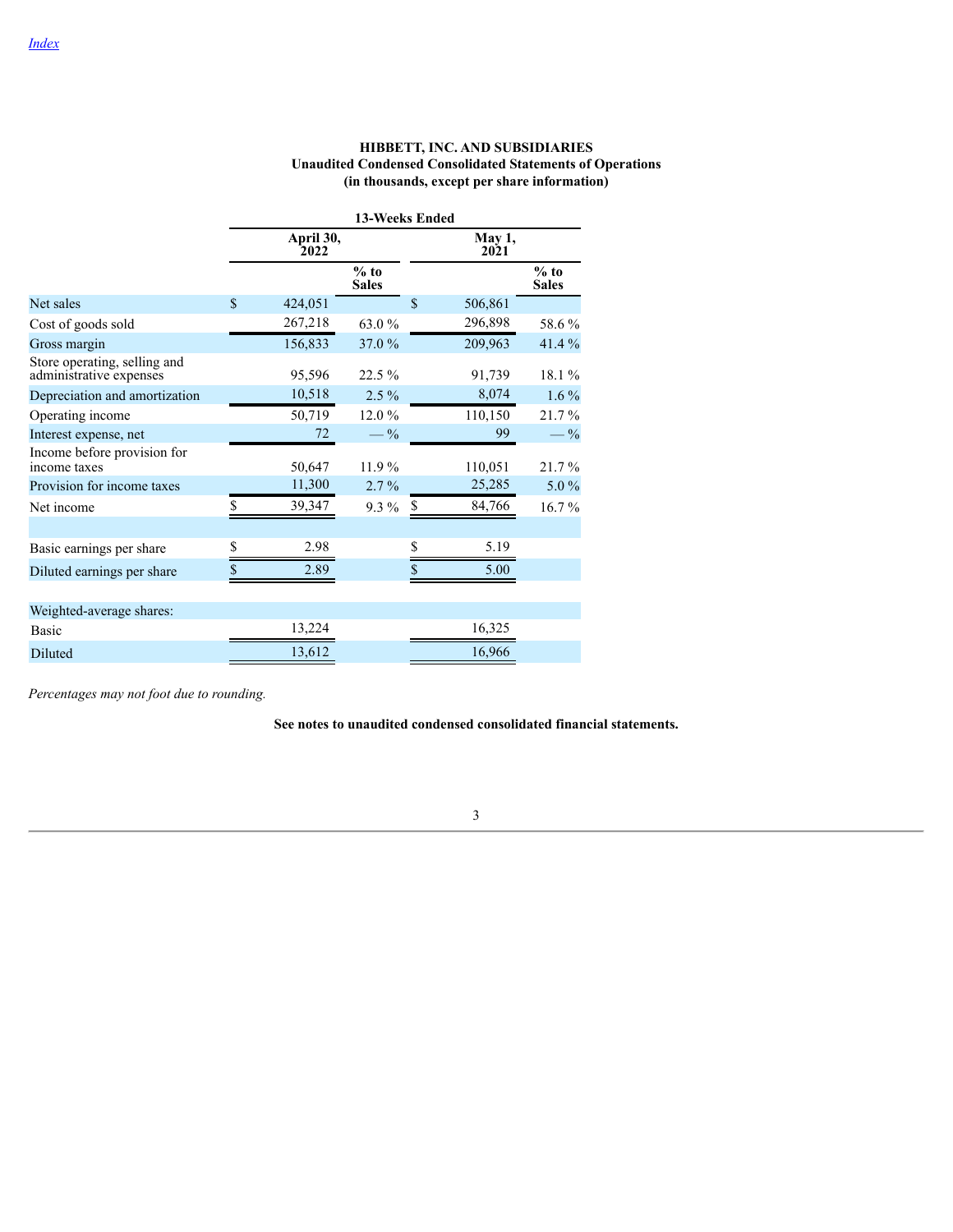# **HIBBETT, INC. AND SUBSIDIARIES Unaudited Condensed Consolidated Statements of Cash Flows (in thousands)**

|                                                                                               | 13-Weeks Ended |                   |               |                |
|-----------------------------------------------------------------------------------------------|----------------|-------------------|---------------|----------------|
|                                                                                               |                | April 30,<br>2022 |               | May 1,<br>2021 |
| Cash Flows From Operating Activities:                                                         |                |                   |               |                |
| Net income                                                                                    | \$             | 39,347            | $\mathcal{S}$ | 84,766         |
| Adjustments to reconcile net income to net cash provided by operating activities:             |                |                   |               |                |
| Depreciation and amortization                                                                 |                | 10,518            |               | 8,074          |
| Stock-based compensation                                                                      |                | 2,455             |               | 2,053          |
| Impairment charges                                                                            |                |                   |               | 347            |
| Contingent earnout, net                                                                       |                |                   |               | (13,761)       |
| Other non-cash adjustments                                                                    |                | 3,867             |               | 1,796          |
| Changes in operating assets and liabilities:                                                  |                |                   |               |                |
| Inventories, net                                                                              |                | (93, 642)         |               | 19,667         |
| Receivables, net                                                                              |                | (270)             |               | (2,586)        |
| Accounts payable                                                                              |                | 76,263            |               | (2,683)        |
| Income tax payable, net                                                                       |                | 6,401             |               | 22,755         |
| Other assets and liabilities                                                                  |                | (16, 117)         |               | (12,068)       |
| Net cash provided by operating activities                                                     |                | 28,822            |               | 108,360        |
| Cash Flows From Investing Activities:                                                         |                |                   |               |                |
| Capital expenditures                                                                          |                | (15, 975)         |               | (7,033)        |
| Other, net                                                                                    |                | 361               |               | 102            |
| Net cash used in investing activities                                                         |                | (15, 614)         |               | (6,931)        |
| Cash Flows From Financing Activities:                                                         |                |                   |               |                |
| Proceeds under credit facilities                                                              |                | 126,216           |               |                |
| Repayments under credit facilities                                                            |                | (105, 801)        |               |                |
| Stock repurchases                                                                             |                | (22, 399)         |               | (37, 314)      |
| Cash used for contingent earnout                                                              |                |                   |               | (1,239)        |
| Cash dividends paid to stockholders                                                           |                | (3,277)           |               |                |
| Payments of finance lease obligations                                                         |                | (249)             |               | (240)          |
| Proceeds from options exercised and purchase of shares under the employee stock purchase plan |                | 538               |               | 1,772          |
| Other, net                                                                                    |                | (2,069)           |               | (2, 846)       |
| Net cash used in financing activities                                                         |                | (7,041)           |               | (39, 867)      |
| Net increase in cash and cash equivalents                                                     |                | 6,167             |               | 61,562         |
| Cash and cash equivalents, beginning of period                                                |                | 17,054            |               | 209,290        |
| Cash and cash equivalents, end of period                                                      | \$             | 23,221            | \$            | 270,852        |

<span id="page-5-0"></span>**See notes to unaudited condensed consolidated financial statements.**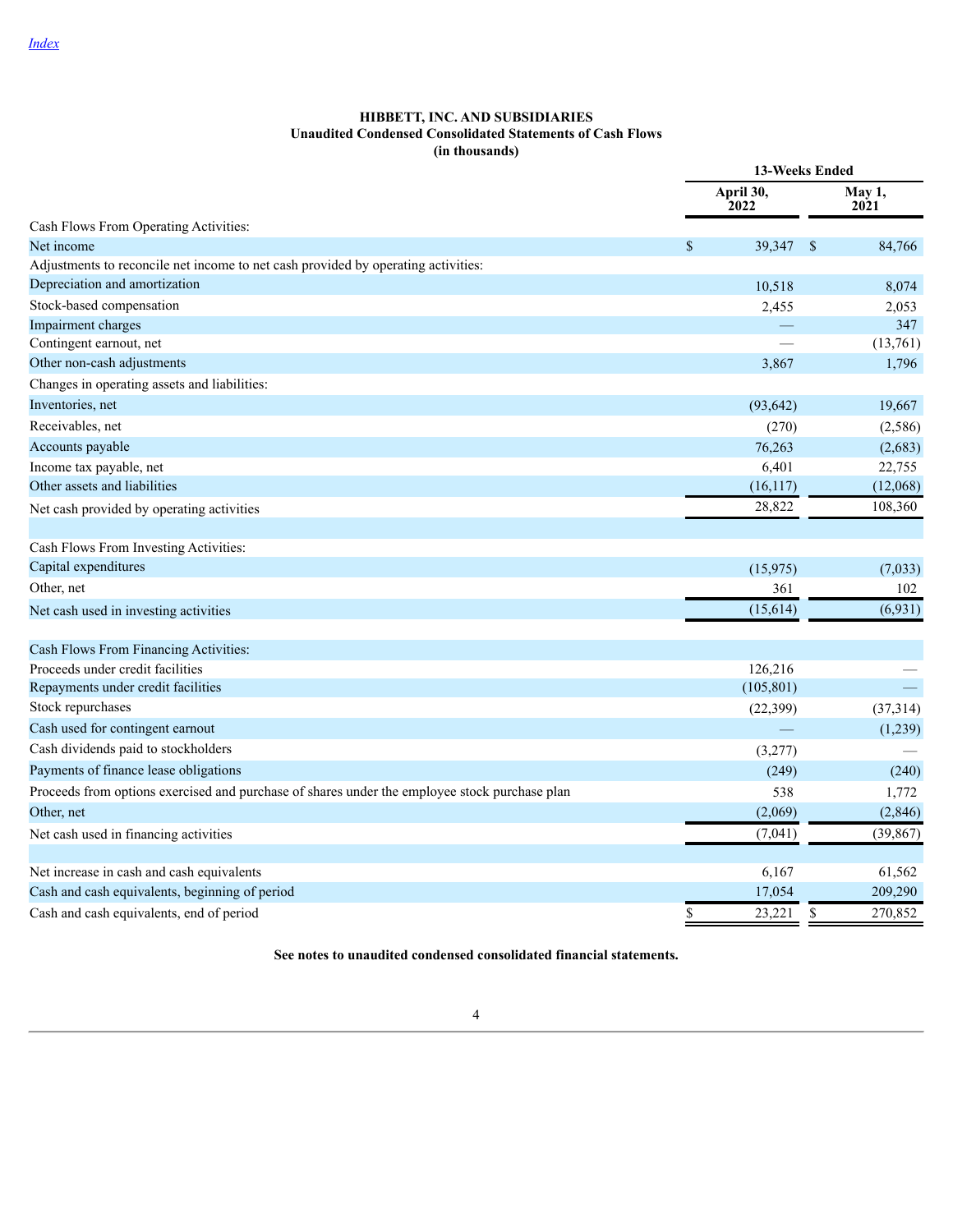# **HIBBETT, INC. AND SUBSIDIARIES Unaudited Condensed Consolidated Statements of Stockholders' Investment (in thousands)**

| 13-Weeks Ended April 30, 2022                            |               |                     |                |                    |    |                             |               |  |            |     |                                             |  |
|----------------------------------------------------------|---------------|---------------------|----------------|--------------------|----|-----------------------------|---------------|--|------------|-----|---------------------------------------------|--|
|                                                          |               | <b>Common Stock</b> |                |                    |    | <b>Treasury Stock</b>       |               |  |            |     |                                             |  |
|                                                          | <b>Shares</b> | Amount              |                | Paid-In<br>Capital |    | <b>Retained</b><br>Earnings | <b>Shares</b> |  | Amount     |     | <b>Total</b><br>Stockholders'<br>Investment |  |
| <b>Balance - January 29, 2022</b>                        | 39,611        | 396<br>S            |                | 202,729            | -S | 1,022,317                   | 26,318        |  | (933, 927) | - S | 291,515                                     |  |
| Net income                                               |               |                     |                |                    |    | 39,347                      |               |  |            |     | 39,347                                      |  |
| Issuance of shares through the<br>Company's equity plans | 169           |                     | $\overline{2}$ | 536                |    |                             |               |  |            |     | 538                                         |  |
| Purchase of shares under the stock<br>repurchase program |               |                     |                |                    |    |                             | 491           |  | (22, 399)  |     | (22, 399)                                   |  |
| Settlement of net share equity awards                    |               |                     |                |                    |    |                             | 46            |  | (2,069)    |     | (2,069)                                     |  |
| Cash dividends declared, \$0.25 per<br>common share      |               |                     |                |                    |    | (3,280)                     |               |  |            |     | (3,280)                                     |  |
| Stock-based compensation                                 |               |                     |                | 2,455              |    |                             |               |  |            |     | 2,455                                       |  |
| Balance - April 30, 2022                                 | 39,780        | 398                 |                | 205,720            |    | 1,058,383                   | 26,855        |  | (958, 395) |     | 306,106                                     |  |

|                                                          |                     |   |        | 13-Weeks Ended May 1, 2021 |              |                      |                       |  |                |  |                                             |
|----------------------------------------------------------|---------------------|---|--------|----------------------------|--------------|----------------------|-----------------------|--|----------------|--|---------------------------------------------|
|                                                          | <b>Common Stock</b> |   |        |                            |              |                      | <b>Treasury Stock</b> |  |                |  |                                             |
|                                                          | <b>Shares</b>       |   | Amount | Paid-In<br>Capital         |              | Retained<br>Earnings | <b>Shares</b>         |  | Amount         |  | <b>Total</b><br>Stockholders'<br>Investment |
| <b>Balance - January 30, 2021</b>                        | 39,380              | S | 394    | 194,534                    | <sup>S</sup> | 858,951              | 22,901                |  | $(662,843)$ \$ |  | 391,036                                     |
| Net income                                               |                     |   |        |                            |              | 84,766               |                       |  |                |  | 84,766                                      |
| Issuance of shares through the<br>Company's equity plans | 179                 |   |        | 1,769                      |              |                      |                       |  |                |  | 1,770                                       |
| Purchase of shares under the stock<br>repurchase program |                     |   |        |                            |              |                      | 541                   |  | (37,314)       |  | (37, 314)                                   |
| Settlement of net share equity awards                    |                     |   |        |                            |              |                      | 41                    |  | (2,846)        |  | (2,846)                                     |
| Stock-based compensation                                 |                     |   |        | 2,053                      |              |                      |                       |  |                |  | 2,053                                       |
| <b>Balance - May 1, 2021</b>                             | 39,559              | ъ | 395    | 198,356                    |              | 943,718              | 23,484                |  | (703,003)      |  | 439,466                                     |

<span id="page-6-0"></span>*Columns may not foot due to rounding.*

**See notes to unaudited condensed consolidated financial statements.**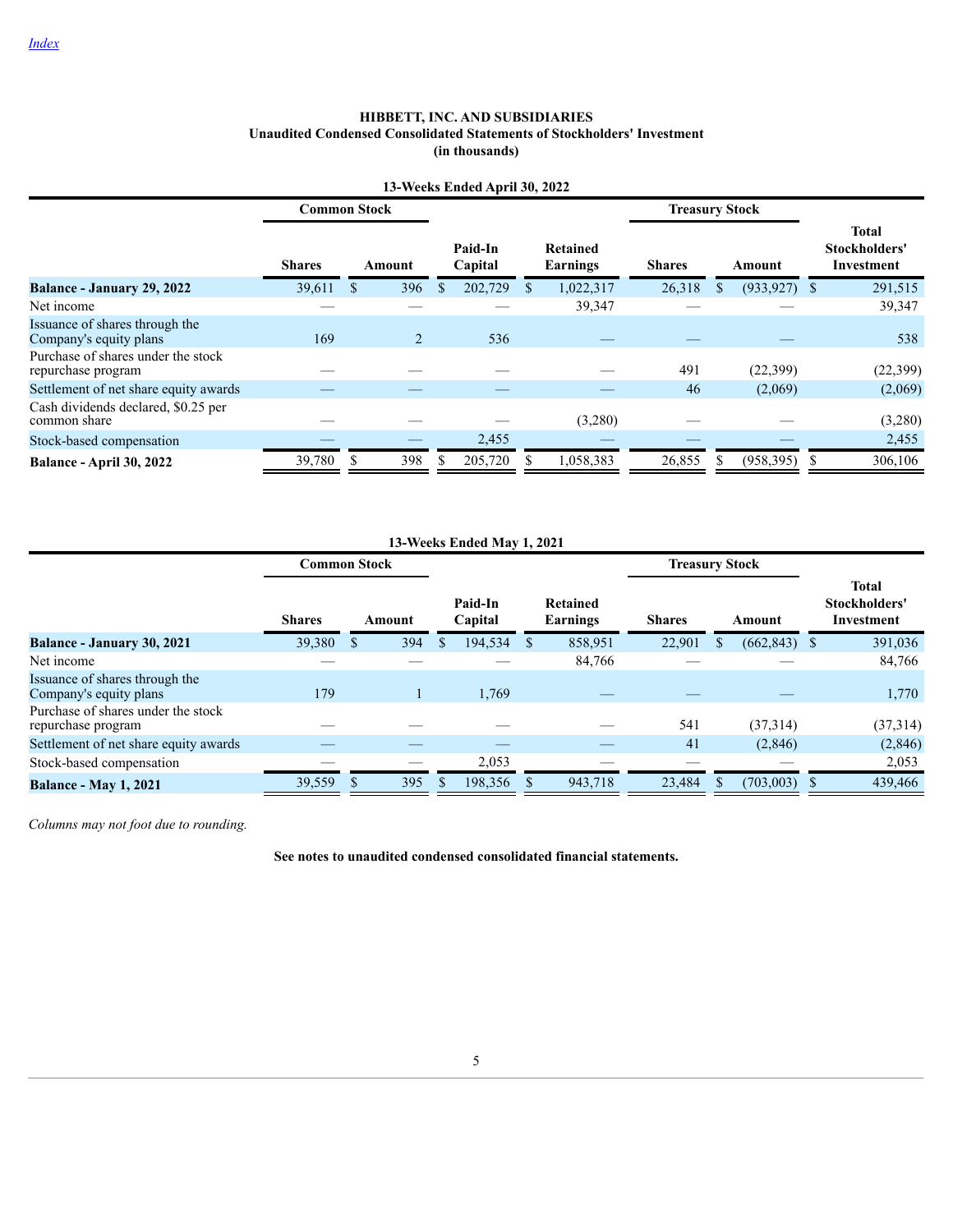# **HIBBETT, INC. AND SUBSIDIARIES Notes to Unaudited Condensed Consolidated Financial Statements**

#### **1. Basis of Presentation and Critical Accounting Policies**

The accompanying unaudited condensed consolidated financial statements of Hibbett, Inc. and its wholly-owned subsidiaries (including the condensed consolidated balance sheet as of January 29, 2022, which has been derived from audited financial statements) have been prepared in accordance with U.S. Generally Accepted Accounting Principles ("U.S. GAAP") for interim financial information and are presented in accordance with the requirements of Form 10- Q and Article 10 of Regulation S-X. Accordingly, they do not include all of the information and footnotes required by U.S. GAAP for complete financial statements. References to "Hibbett," "we," "our," "us," and the "Company" refer to Hibbett, Inc. and its subsidiaries, as well as its predecessors.

These unaudited condensed consolidated financial statements should be read in conjunction with the consolidated financial statements and notes thereto included in our Annual Report on Form 10-K for the fiscal year ended January 29, 2022, filed on March 25, 2022 (the "2022 Annual Report"). The unaudited condensed consolidated financial statements have been prepared on a basis consistent in all material respects with the accounting policies described in the 2022 Annual Report and reflect all adjustments of a normal recurring nature that are, in management's opinion, necessary for the fair presentation of the results of operations, financial position and cash flows for the periods presented.

Occasionally, certain reclassifications are made to conform previously reported data to the current presentation. Such reclassifications have no impact on total assets, total liabilities, net income, cash flows or stockholders' investment in any of the periods presented.

## **Property and Equipment**

Property and equipment are recorded at cost. Finance lease assets are shown as right-of-use ("ROU") assets and are excluded from property and equipment (*see Note 3, Leases*). The fixed asset component of asset group impairment charges was not material in any period presented.

Property and equipment consist of the following (in thousands):

|                                                 |   | April 30,<br>2022 |    | January 29,<br>2022 | May 1,<br>2021 |
|-------------------------------------------------|---|-------------------|----|---------------------|----------------|
| Land                                            | D | 7,277             | -S | $7,277$ \$          | 7,277          |
| <b>Buildings</b>                                |   | 22,271            |    | 22,247              | 21,607         |
| Equipment                                       |   | 122,927           |    | 119,505             | 106,633        |
| Furniture and fixtures                          |   | 63,081            |    | 59,137              | 42,369         |
| Leasehold improvements                          |   | 144,515           |    | 137,279             | 112,741        |
| Construction in progress                        |   | 6,449             |    | 4,086               | 1,901          |
| Total property and equipment                    |   | 366,520           |    | 349,531             | 292,528        |
| Less: accumulated depreciation and amortization |   | 212,527           |    | 203,564             | 185,027        |
| Total property and equipment, net               |   | 153,993           |    | 145,967             | 107,501        |

#### **Revenue Recognition**

We recognize revenue in accordance with Accounting Standards Codification ("ASC") Topic 606, *Revenue from Contracts with Customers,* when control of the merchandise is transferred to our customer which is at delivery. Sales are recorded net of expected returns at the time the customer takes possession of the merchandise. Net sales exclude sales taxes because we are a pass-through conduit for collecting and remitting these taxes.

*Gift Cards and Customer Orders:* The net deferred revenue liability for gift cards and customer orders at April 30, 2022, January 29, 2022, and May 1, 2021 was \$10.8 million, \$9.6 million, and \$10.1 million, respectively, recognized in accounts payable on our unaudited condensed consolidated balance sheets. We recognize revenue when a gift card is redeemed by the customer and recognize gift card breakage income in net sales in proportion to the redemption pattern of rights exercised by the customer. For all periods presented, gift card breakage was immaterial.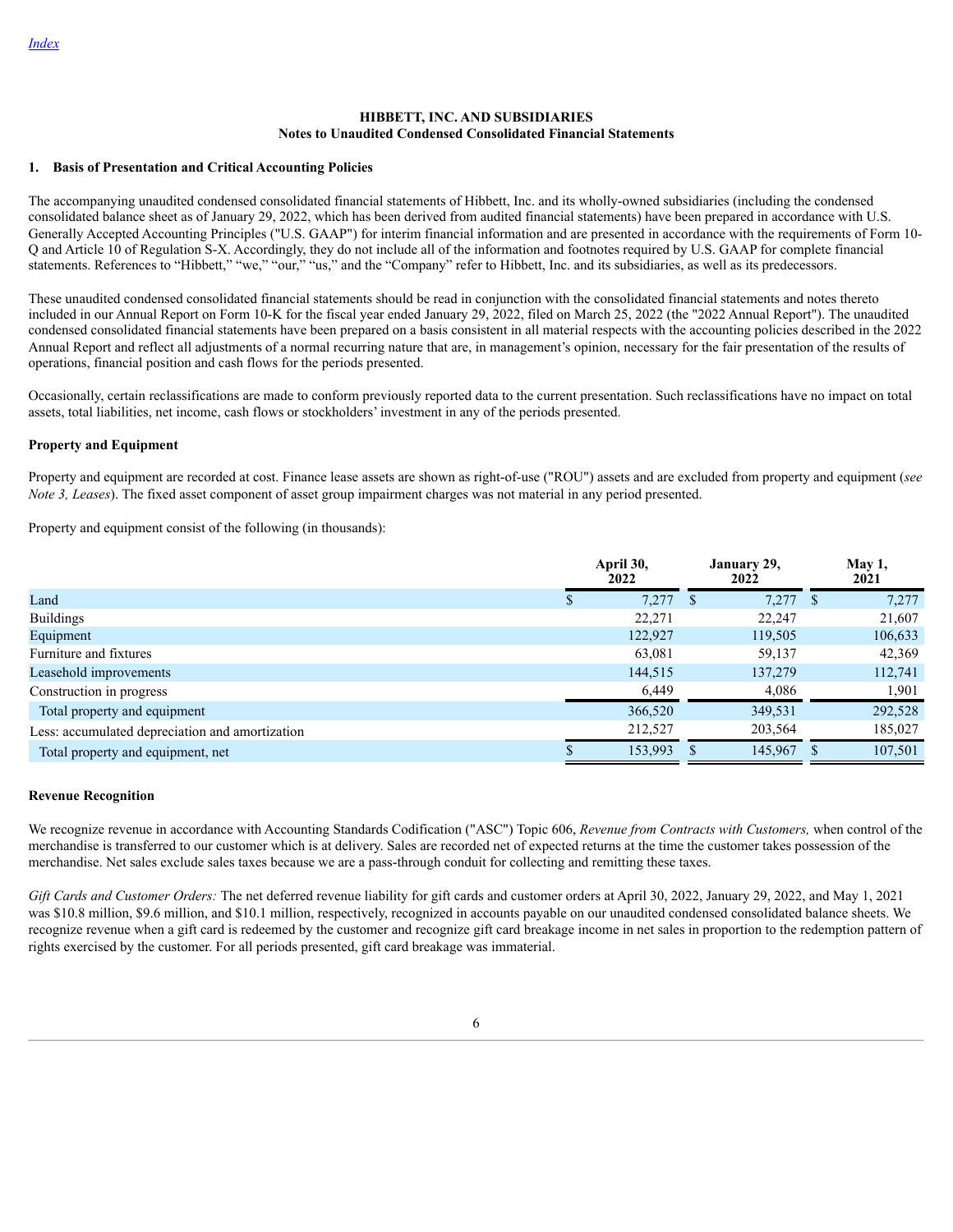During the 13-weeks ended April 30, 2022 and May 1, 2021, gift card deferred revenue from prior periods was immaterial.

*Loyalty Program*: We offer the Hibbett Rewards program whereby upon registration and in accordance with the terms of the program, customers earn points on certain purchases. Points convert into rewards at defined thresholds. The short-term future performance obligation liability is estimated at each reporting period based on historical conversion and redemption patterns. The liability is included in other accrued expenses on our unaudited condensed consolidated balance sheets and was \$3.8 million, \$3.7 million, and \$4.1 million at April 30, 2022, January 29, 2022, and May 1, 2021, respectively.

Revenues disaggregated by major product categories are as follows (in thousands):

|           |    | 13-Weeks Ended    |                    |                |  |  |  |
|-----------|----|-------------------|--------------------|----------------|--|--|--|
|           |    | April 30,<br>2022 |                    | May 1,<br>2021 |  |  |  |
| Footwear  | \$ | 263,652           | $\mathbf{\hat{S}}$ | 322,581        |  |  |  |
| Apparel   |    | 111,182           |                    | 131,108        |  |  |  |
| Equipment |    | 49.217            |                    | 53,172         |  |  |  |
| Total     | ۰D | 424,051           | \$                 | 506,861        |  |  |  |

#### **Indefinite-Lived Intangible Assets**

The City Gear tradename is an indefinite-lived asset which is not amortized, but rather tested for impairment at least annually, or on an interim basis if events and circumstances have occurred that indicate that it is more likely than not that an asset is impaired. In valuing the tradename intangible, we use the Relief from Royalty method which requires assumptions related to future revenues, royalty rate and discount rate. No impairment related to the tradename intangible was recognized during the 13-weeks ended April 30, 2022 or May 1, 2021.

#### **2. Recent Accounting Pronouncements**

We continuously monitor and review all current accounting pronouncements and standards from the Financial Accounting Standards Board of U.S. GAAP for applicability to our operations. As of April 30, 2022, there were no other new pronouncements or interpretations that had or were expected to have a significant impact on our financial reporting.

#### **3. Leases**

ROU lease assets are periodically reviewed for impairment losses. The Company uses the long-lived assets impairment guidance in ASC Subtopic 360-10, *Property, Plant, and Equipment - Overall*, to determine when to test ROU assets (or asset groups that contain one or more ROU assets for impairment), whether ROU assets are impaired, and if so, the amount of the impairment loss to recognize. Asset group impairment charges in the 13-weeks ended April 30, 2022 and May 1, 2021, were immaterial.

Lease costs are as follows (in thousands):

|                               |    | 13-Weeks Ended        |    |             |
|-------------------------------|----|-----------------------|----|-------------|
|                               |    | <b>April 30, 2022</b> |    | May 1, 2021 |
| Operating lease cost          | \$ | 18,259                | -S | 14,882      |
| Finance lease cost:           |    |                       |    |             |
| Amortization of assets        |    | 236                   |    | 179         |
| Interest on lease liabilities |    | 28                    |    | 41          |
| Variable lease cost           |    | 4,459                 |    | 5,865       |
|                               | S  | 22,982                |    | 20,967      |

Finance ROU assets on the unaudited condensed consolidated balance sheets at April 30, 2022, January 29, 2022, and May 1, 2021 are shown net of accumulated amortization of \$2.8 million, \$2.5 million, and \$1.9 million, respectively.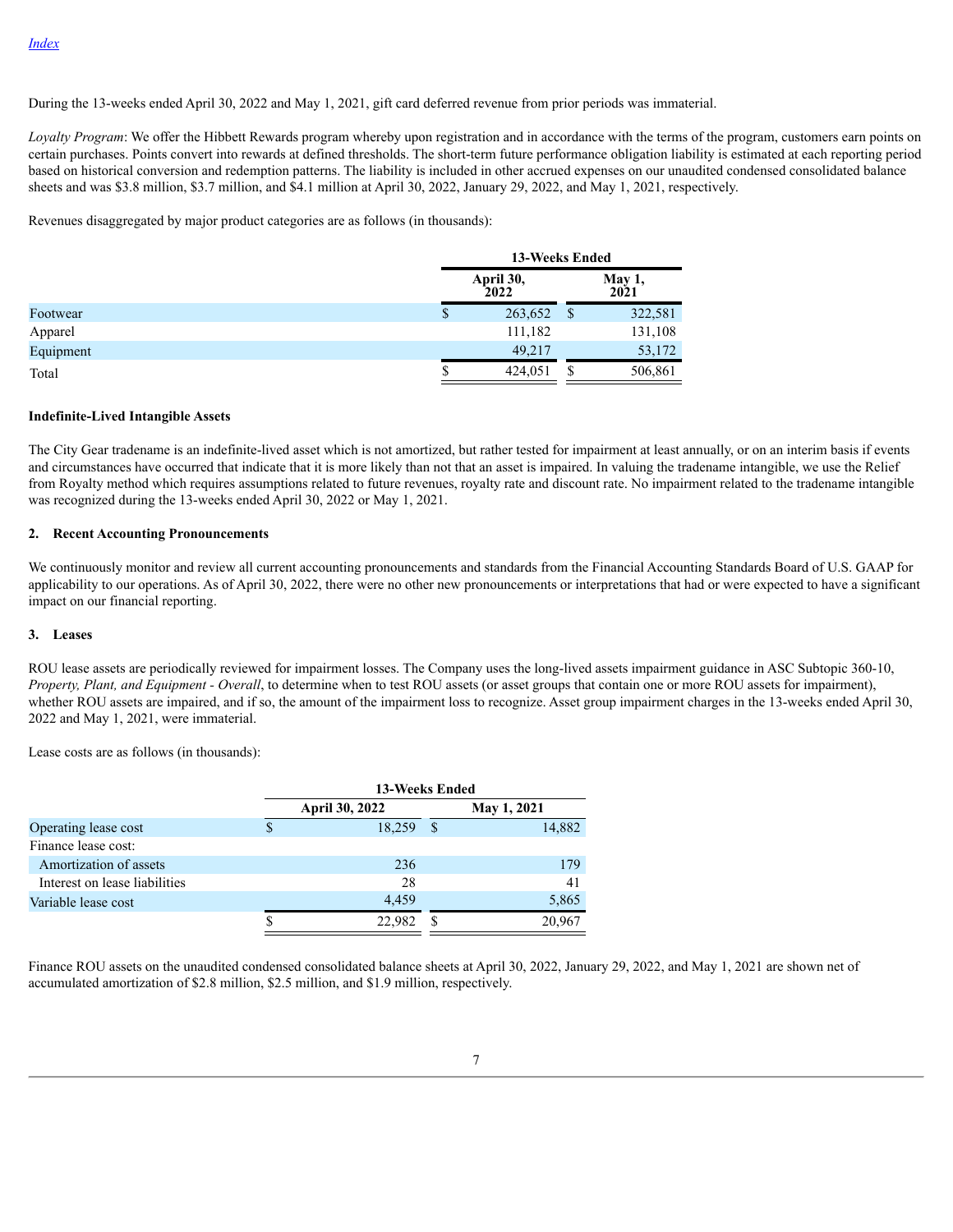The following table provides ROU assets obtained in exchange for lease obligations (in thousands):

|                                                             | 13-Weeks Ended        |  |             |  |  |  |  |
|-------------------------------------------------------------|-----------------------|--|-------------|--|--|--|--|
|                                                             | <b>April 30, 2022</b> |  | May 1, 2021 |  |  |  |  |
| ROU assets obtained in exchange for lease obligations, net: |                       |  |             |  |  |  |  |
| Operating leases                                            | 23.534                |  | 14.631      |  |  |  |  |
| Finance leases                                              | 397                   |  | 44          |  |  |  |  |

As of April 30, 2022, we have entered into approximately \$9.3 million of operating lease obligations related to future store locations that have not yet commenced.

## **4. Fair Value of Financial Instruments**

ASC Topic 820, *Fair Value Measurement*, establishes a three-level fair value hierarchy that prioritizes the inputs used to measure fair value. The three levels of inputs used to measure fair value are as follows:

Level I – Quoted prices in active markets for identical assets or liabilities.

Level II – Observable inputs other than quoted prices included in Level I.

Level III - Unobservable inputs that are supported by little or no market activity and that are significant to the fair value of the assets or liabilities.

The table below segregates all financial assets and financial liabilities that are measured at fair value on a recurring basis (at least annually) into the most appropriate level within the fair value hierarchy based on the inputs used to determine the fair value (in thousands):

|                        | <b>April 30, 2022</b> |                |  |                 | <b>January 29, 2022</b> |  |                |  | May 1, 2021     |                  |  |                |  |                 |  |                  |
|------------------------|-----------------------|----------------|--|-----------------|-------------------------|--|----------------|--|-----------------|------------------|--|----------------|--|-----------------|--|------------------|
|                        |                       | <b>Level J</b> |  | <b>Level II</b> | <b>Level III</b>        |  | <b>Level 1</b> |  | <b>Level II</b> | <b>Level III</b> |  | <b>Level</b> 1 |  | <b>Level II</b> |  | <b>Level III</b> |
| Short-term investments |                       | 34             |  |                 |                         |  | 129            |  |                 | $-$              |  | 129            |  |                 |  |                  |
| Long-term investments  |                       | 2,192          |  |                 |                         |  | 2.352          |  |                 |                  |  | 2,155          |  |                 |  |                  |
| Total investments      |                       | 2.226          |  | _               | _                       |  | 2.481          |  |                 | _                |  | 2.284          |  | _               |  |                  |

Short-term investments are reported in other current assets on our unaudited condensed consolidated balance sheets. Long-term investments are reported in other assets on our unaudited condensed consolidated balance sheets.

#### **5. Debt**

On June 5, 2020, we entered into an amended agreement with Regions Bank that extended the maturity date of the then existing credit facility of \$75.0 million from April 19, 2021 to July 18, 2021.

On July 9, 2021, we executed a new unsecured Credit Agreement (the "2021 Credit Facility") between the Company and its subsidiaries and Regions Bank. The 2021 Credit Facility provided an unsecured line of credit of up to \$100.0 million. The 2021 Credit Facility is effective through July 9, 2026 with an interest rate of one-month LIBOR plus 1.0% to 1.8% depending on specified leverage levels.

The 2021 Credit Facility includes an annual commitment fee, payable quarterly in arrears, in an amount between 15 and 20 basis points of the unused portion of the line of credit as determined on a daily basis, dependent on the amount of debt outstanding. In addition, the Company is subject to certain financial covenants which include:

- Advance limitation of 55% of the net book value of the Company's inventory;
- A Consolidated Lease-Adjusted Leverage Ratio comparing lease-adjusted funded debt (funded debt plus all lease liabilities) to EBITDAR (as defined in the 2021 Credit Facility) with a maximum of 3.5x; and
- A Consolidated Fixed Coverage Charge Ratio comparing EBITDAR to fixed charges and certain current liabilities (as defined in the 2021 Credit Facility) with a minimum of 1.2x.

On April 7, 2022, we executed a First Note Modification Agreement (the "Modification Agreement") between the Company and its subsidiaries and Regions Bank. The Modification Agreement increases the line of credit specified in the 2021 Credit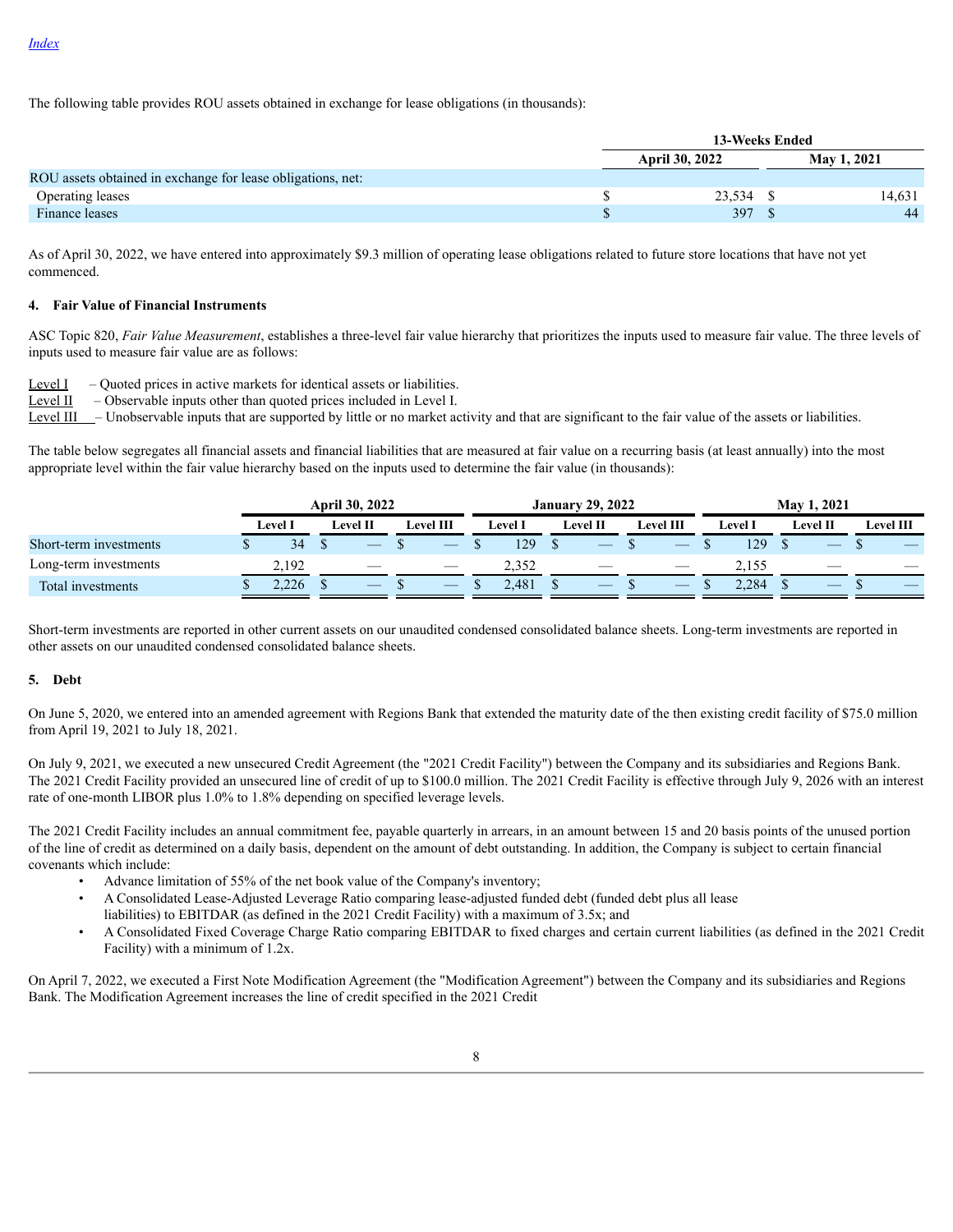Facility to \$125.0 million. The expiration date of July 9, 2026 remains unchanged. The financial covenants included in the 2021 Credit Facility also remain unchanged.

As of April 30, 2022, we were in compliance with these covenants.

In addition, on April 7, 2022, the Company executed a First Amendment to the 2021 Credit Facility (the "First Amendment") and, the 2021 Credit Facility, as amended by the First Amendment and the Modification Agreement, (the "Credit Facility") between the Company and its subsidiaries and Regions Bank. The First Amendment replaces LIBOR as the benchmark rate with the Bloomberg Short-Term Bank Yield ("BSBY") Index Rate. Pursuant to the First Amendment, the Credit Facility carries an interest rate of BSBY plus 1.0% to 1.8% depending on specified leverage levels.

There were 54 days during the 13-weeks April 30, 2022, where we incurred borrowings against the Credit Facility for an average and maximum borrowing of \$7.7 million and \$28.7 million, respectively, and an average interest rate of 1.53%. At April 30, 2022, we had net borrowings of \$20.4 million and a total of \$104.6 million available to us under the Credit Facility.

There were 21 days during the 52-weeks ended January 29, 2022, where we incurred borrowings against the 2021 Credit Facility for an average and maximum borrowing of \$2.0 million and \$18.7 million, respectively, and an average interest rate of 1.35%.

We did not incur any borrowings during the 13-weeks ended May 1, 2021.

#### **6. Stock-Based Compensation**

The stock-based compensation costs that have been charged against income were as follows (in thousands):

|                                                     | <b>13-Weeks Ended</b> |       |    |                |  |  |
|-----------------------------------------------------|-----------------------|-------|----|----------------|--|--|
|                                                     | April 30,<br>2022     |       |    | May 1,<br>2021 |  |  |
| Stock-based compensation expense by type:           |                       |       |    |                |  |  |
| Stock options                                       | \$                    | 155   | -8 | 174            |  |  |
| Restricted stock units                              |                       | 2,125 |    | 1,788          |  |  |
| Employee stock purchases                            |                       | 158   |    | 85             |  |  |
| Director deferred compensation                      |                       | 17    |    | 6              |  |  |
| Total stock-based compensation expense              |                       | 2,455 |    | 2,053          |  |  |
| Income tax benefit recognized                       |                       | 557   |    | 479            |  |  |
| Stock-based compensation expense, net of income tax |                       | 1,898 |    | 1,574          |  |  |

Expense for restricted stock units is shown net of forfeitures which were immaterial for the 13-weeks ended April 30, 2022 and May 1, 2021.

We granted the following equity awards:

|                                                | 13-Weeks Ended    |                |
|------------------------------------------------|-------------------|----------------|
|                                                | April 30,<br>2022 | May 1,<br>2021 |
| Stock options                                  | 7,212             | 4,384          |
| Restricted stock unit awards                   | 107,848           | 61,241         |
| Performance-based restricted stock unit awards | 49.978            | 22,492         |
| Deferred stock units                           | 405               | 84             |

At April 30, 2022, the total compensation cost not yet recognized related to unvested restricted stock unit awards was \$12.5 million and the weighted-average period over which such awards are expected to be recognized is 2.4 years. There were no unrecognized compensation costs related to unvested stock options at April 30, 2022.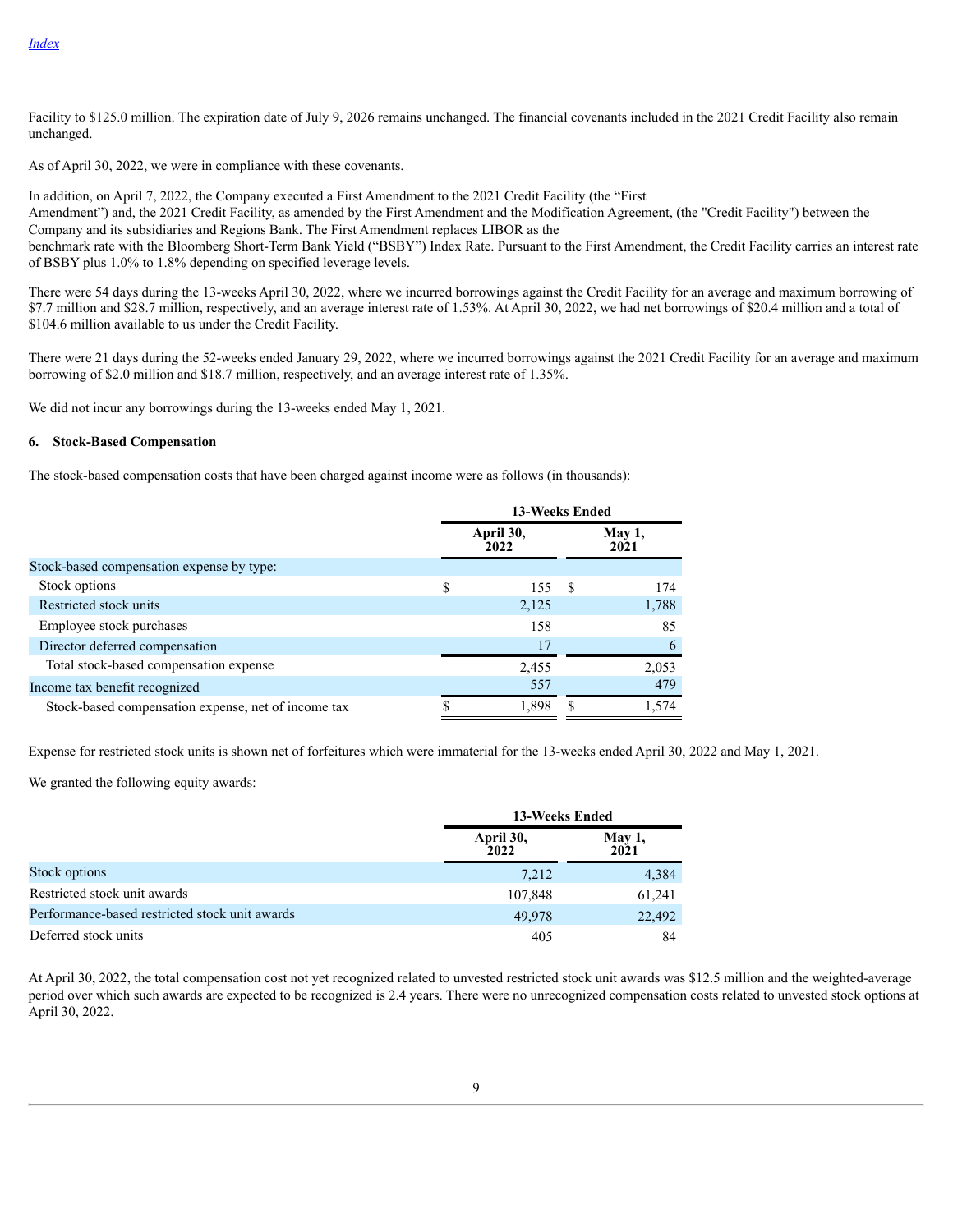The weighted-average grant date fair value of stock options granted during the 13-weeks ended April 30, 2022 and May 1, 2021 was \$21.46 and \$39.73 per share, respectively.

Under the 2012 Non-Employee Director Equity Plan, 6,388 shares of our common stock were awarded during the 13-weeks ended April 30, 2022. No shares of our common stock were awarded during the 13-weeks ended May 1, 2021.

The number of shares purchased, the average price per share, and the weighted-average grant date fair value of shares purchased through our employee stock purchase plan were as follows:

|                                           | 13-Weeks Ended    |                |
|-------------------------------------------|-------------------|----------------|
|                                           | April 30,<br>2022 | May 1,<br>2021 |
| Shares purchased                          | 14,273            | 7,445          |
| Average price per share                   | 61.14             | 39.25          |
| Weighted-average fair value at grant date | 18.03             | 11.45          |

## **7. Earnings Per Share**

The computation of basic earnings per share ("EPS") is based on the weighted-average number of common shares outstanding during the period. The computation of diluted EPS is based on the weighted-average number of shares outstanding plus the incremental shares that would be outstanding assuming exercise of dilutive stock options and issuance of restricted stock. The number of incremental shares is calculated by applying the treasury stock method. The following table sets forth the weighted-average number of common shares outstanding (in thousands):

|                                                      | 13-Weeks Ended    |                |
|------------------------------------------------------|-------------------|----------------|
|                                                      | April 30,<br>2022 | May 1,<br>2021 |
| Weighted-average shares used in basic computations   | 13.224            | 16,325         |
| Dilutive equity awards                               | 388               | 641            |
| Weighted-average shares used in diluted computations | 13.612            | 16,966         |

For the 13-weeks ended April 30, 2022, we excluded 64,888 options from the computations of diluted weighted-average common shares or common stock equivalents outstanding because of their anti-dilutive effect. For the 13-weeks ended May 1, 2021, no options were excluded from the computation of diluted weighted-average common shares or common share equivalents.

We also excluded 94,962 unvested stock awards granted to certain employees from the computations of diluted weighted-average common shares and common share equivalents outstanding because they are subject to certain performance-based annual vesting conditions which had not been achieved by April 30, 2022. Assuming the performance-criteria had been achieved as of April 30, 2022, there was no incremental dilutive impact from the exclusion of these shares.

#### **8. Stock Repurchase Program**

On May 26, 2021, the Board of Directors (the "Board") authorized the expansion and extension of our existing Stock Repurchase Program (the "Repurchase Program") by \$500.0 million to a total of \$800.0 million to repurchase our common stock through February 1, 2025. The Repurchase Program's original authorization was approved in November 2015 in the amount of \$300.0 million and, prior to the Board's action, was scheduled to expire on January 29, 2022.

The number of shares repurchased under the Repurchase Program and acquired from holders of restricted stock unit awards to satisfy tax withholding requirements were as follows: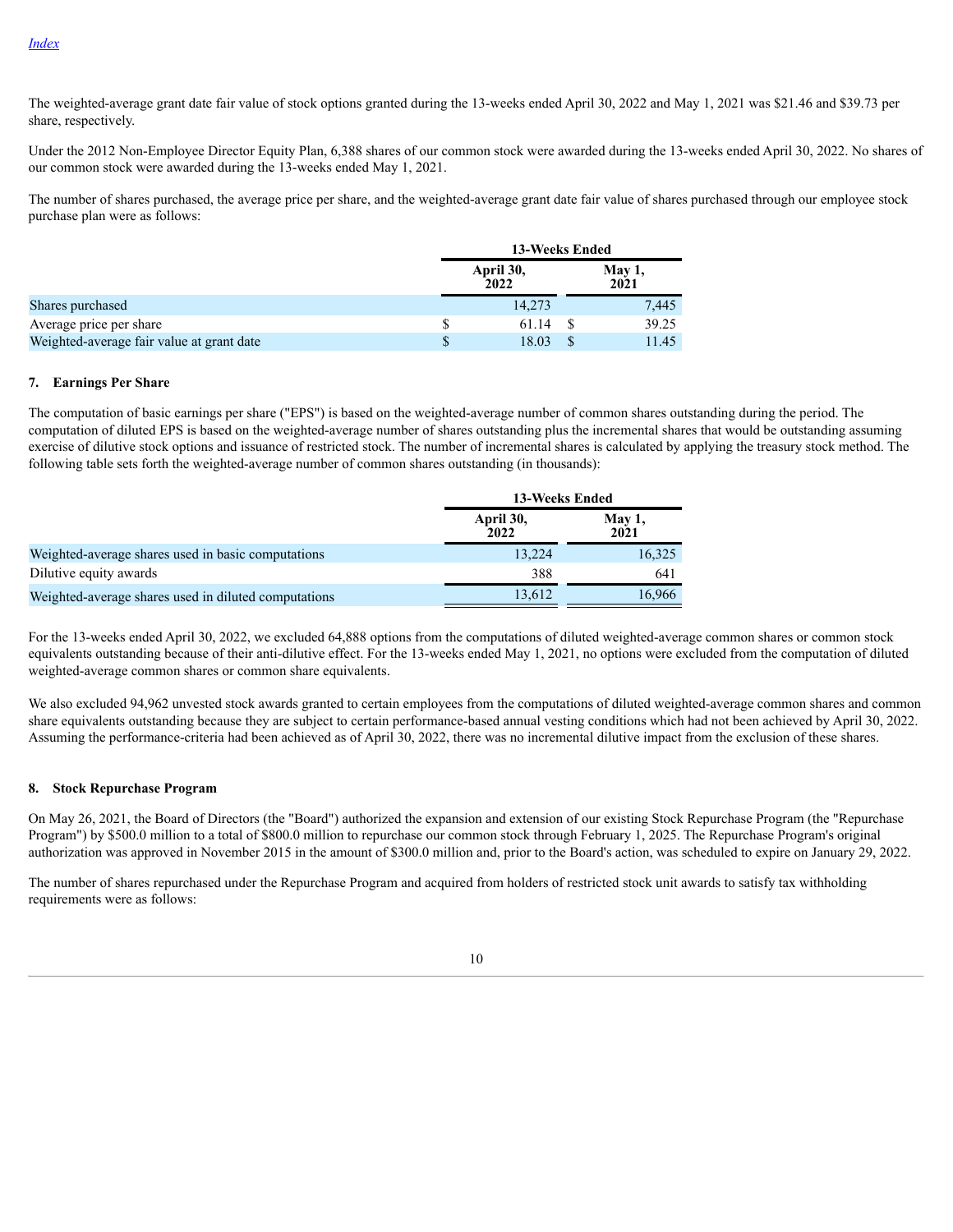|                                                                                                         |   | 13-Weeks Ended    |     |                |  |
|---------------------------------------------------------------------------------------------------------|---|-------------------|-----|----------------|--|
|                                                                                                         |   | April 30,<br>2022 |     | May 1,<br>2021 |  |
| Common stock repurchased under the Repurchase Program                                                   |   | 491.218           |     | 541,283        |  |
| Aggregate cost of repurchases under the Repurchase Program (in thousands)                               | S | 22.399            | \$. | 37.314         |  |
| Shares acquired from holders of restricted stock unit awards to satisfy tax<br>withholding requirements |   | 45.993            |     | 41,120         |  |
| Tax withholding requirement from holders of restricted stock unit awards (in<br>thousands)              |   | 2.069             |     | 2,846          |  |

As of April 30, 2022, we had approximately \$346.1 million remaining under the Repurchase Program for stock repurchases. **9. Dividends**

In August 2021, the Board instituted a recurring quarterly cash dividend with the first cash dividend made on September 9, 2021. During the 13-weeks ended April 30, 2022, we paid cash dividends of \$3.3 million under one declaration of \$0.25 per share of common stock outstanding as of the record date.

While we currently pay a quarterly dividend of \$0.25 per share and expect to pay comparable cash dividends in the future, the declaration of dividends and the establishment of the per share amount, record dates and payment dates for any future dividends are subject to the final determination of our Board and will be dependent upon our financial condition, results of operations, capital requirements and such other factors as our Board deems relevant. There can be no assurance that we will continue to declare dividends in any particular amounts or at all, and changes in our dividend policy could adversely affect the market price of our common stock.

Subsequent to April 30, 2022, on May 25, 2022, the Board declared a cash dividend of \$0.25 per common share, payable on June 21, 2022, to stockholders of record at the close of business on June 9, 2022. The estimated payment is expected to be \$3.3 million.

# **10. Commitments and Contingencies**

# *Legal Proceedings and Contingencies.*

From time to time, the Company is a party to various legal matters in the ordinary course of its business, including actions by employees, consumers, suppliers, government agencies, or others. The Company has recorded accruals with respect to these matters, where appropriate, which are reflected in the Company's unaudited condensed consolidated financial statements. For some matters, a liability is not probable or the amount cannot be reasonably estimated and therefore an accrual has not been made.

The Company believes that its pending legal matters, both individually and in the aggregate, will be resolved without a material adverse effect on the Company's consolidated financial statements as a whole. However, litigation and other legal matters involve an element of uncertainty. Adverse decisions and settlements, including any required changes to the Company's business, or other developments in such matters could affect our operating results in future periods or result in a liability or other amounts material to the Company's annual consolidated financial statements. No material amounts were accrued at April 30, 2022, January 29, 2022, or May 1, 2021 pertaining to legal proceedings or other contingencies.

# **11. Income Taxes**

Our effective tax rate is based on expected annual income, statutory tax rates, and tax planning opportunities available in the various jurisdictions in which we operate. For interim financial reporting, we estimate the annual effective tax rate based on expected taxable income or loss for the full year and record a quarterly income tax provision (benefit) in accordance with the anticipated annual effective rate and adjust for discrete items. We update the estimates of the taxable income or loss throughout the year as new information becomes available, including year-to-date financial results. This process often results in a change to our expected effective tax rate for the year. When this occurs, we adjust the income tax provision (benefit) during the quarter in which the change in estimate occurs so that the year-to-date provision reflects the expected annual effective tax rate.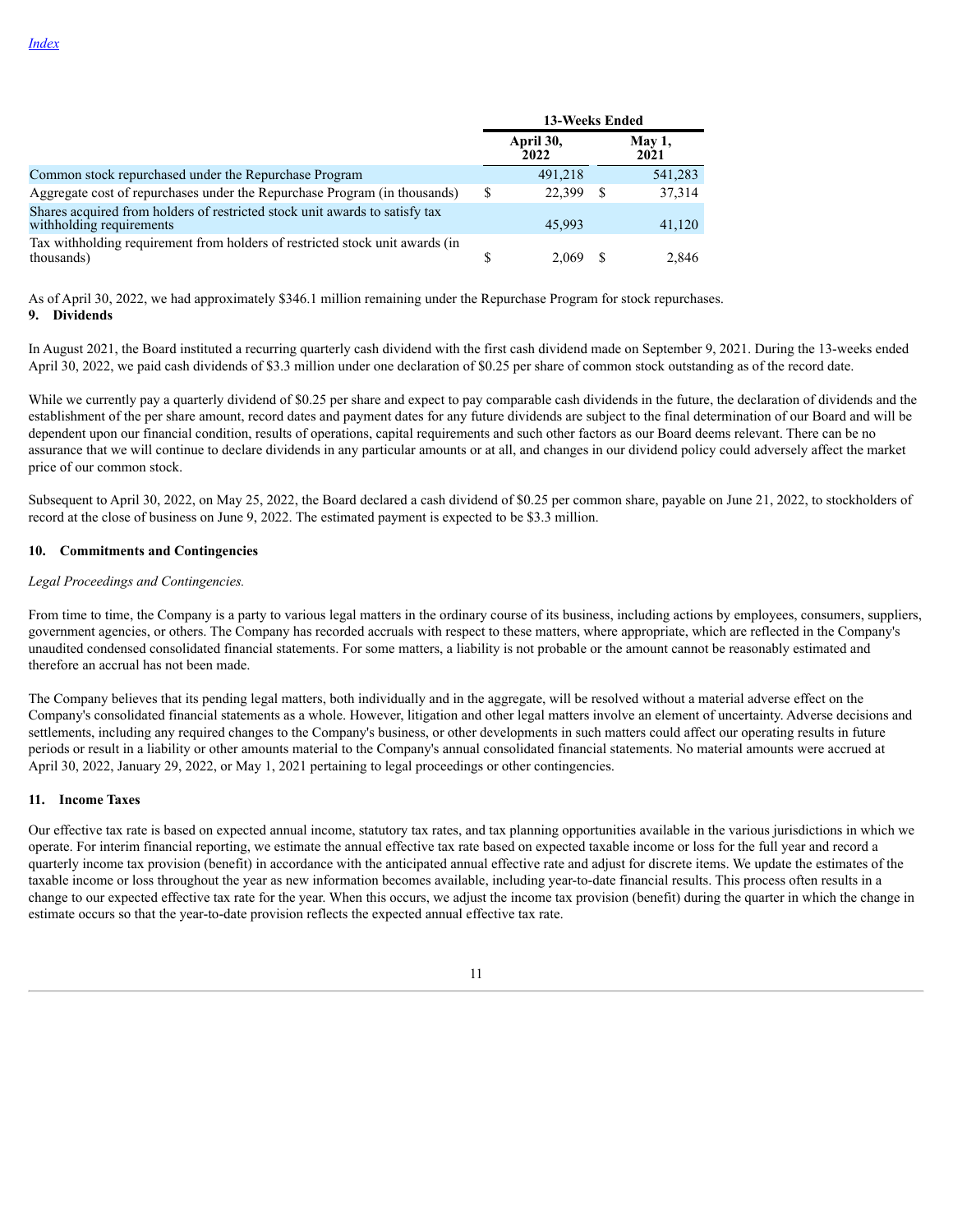We apply the provisions of ASC Subtopic 740-10 in accounting for uncertainty in income taxes. We recognize a tax benefit associated with an uncertain tax position when, in our judgment, it is more likely than not that the position will be sustained upon examination by a taxing authority.

At April 30, 2022, January 29, 2022, and May 1, 2021, the liability associated with unrecognized tax benefits was immaterial. We file income tax returns in U.S. federal and various state jurisdictions. Generally, we are not subject to changes in income taxes by the U.S. federal taxing jurisdiction for years prior to Fiscal 2019 or by most state taxing jurisdictions for years prior to Fiscal 2018.

# **12. Related-Party Transactions**

The Company leases one store under a lease arrangement with Preferred Growth Properties, LLC, a wholly owned subsidiary of Books-A-Million, Inc. ("BAMM"). One of our Directors, Terrance G. Finley is an executive officer of BAMM. Minimum annual lease payments are \$0.1 million, if not in co-tenancy, and the lease termination date is February 28, 2027. Minimum lease payments remaining under the lease at April 30, 2022 and May 1, 2021 were immaterial.

## *T.I.G. Construction ("TIG")*

TIG performs certain new store and store remodel construction for the Company and is owned by a close relative of Michael E. Longo, the Company's President and CEO. For the 13-weeks ended April 30, 2022 and May 1, 2021, payments to TIG for its services were \$2.9 million and \$1.4 million, respectively. The amount outstanding to TIG,included in accounts payable on our unaudited condensed consolidated balance sheets at April 30, 2022, January 29, 2022, and May 1, 2021, was immaterial.

## *Retail Security Gates, LLC ("RSG")*

During the second quarter of Fiscal 2022, a close relative of Mr. Longo purchased a 50% interest in an existing Company vendor, which was reorganized as RSG. We utilize RSG for specially manufactured store front security gates. For the 13-weeks ended April 30, 2022, payments to RSG were \$0.3 million. The amount outstanding to RSG, included in accounts payable on our unaudited condensed consolidated balance sheets at April 30, 2022 and January 29, 2022, was immaterial.

In addition to the related party interests listed above, Mr. Longo also had a membership interest in a contingent earnout (the "Earnout") related to the acquisition of City Gear based on City Gear's achievement of an EBITDA threshold for the 52-weeks ended January 30, 2021. The Earnout was in addition to the aggregate consideration payable to the sellers of City Gear, LLC in November 2018. Pursuant to the Membership Interest and Warrant Purchase Agreement dated October 29, 2018, and based on Fiscal 2021 financial results, the former members and warrant holders of City Gear were entitled to and were paid the Earnout payment of \$15.0 million in April 2021. Mr. Longo's share of the earnout payment was approximately 22.8% or approximately \$3.4 million.

## <span id="page-13-0"></span>**ITEM 2. Management's Discussion and Analysis of Financial Condition and Results of Operations.**

#### *Cautionary Statement Regarding Forward-Looking Statements*

This document contains "forward-looking statements" as that term is used in the Private Securities Litigation Reform Act of 1995. Forward-looking statements address future events, developments and results and do not relate strictly to historical facts. Any statements contained herein that are not statements of historical fact may be deemed to be forward-looking statements. They include statements preceded by, followed by or including words such as "believe," "anticipate," "expect," "intend," "plan," "forecast," "guidance," "outlook," "estimate" "will," "may," "could," "possible," "potential," or other similar words, phrases or expressions. For example, our forward-looking statements include statements regarding:

- the potential impact of COVID-19 on our business, operations and financial results;
- the uncertainty of future stimulus payments and extended unemployment benefits, if any, and the related effects on consumer demand for our products and our overall business;
- the potential impact of new trade, tariff, and tax regulations on our profitability;
- our ability to accurately forecast consumer demand for our products and manage our inventory in response to changing demands;
- our cash needs, including our ability to fund our future capital expenditures, working capital requirements, recurring quarterly dividends and repurchases of Company common stock under our stock repurchase program (the "Repurchase Program");
- our relationships with vendors and the loss of key vendor support;
- the possible effects of inflation, market decline and other economic changes on our costs and profitability;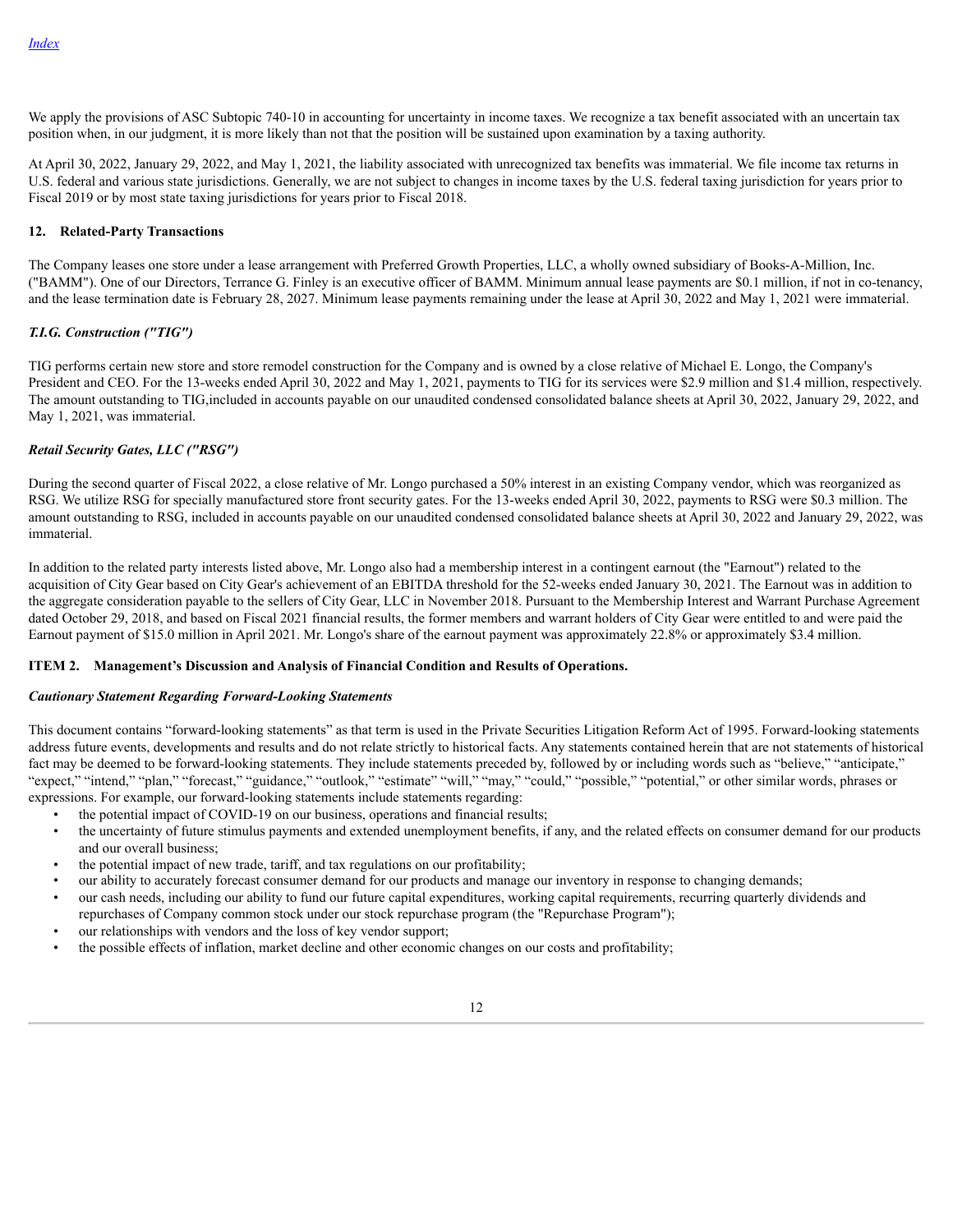- our ability to retain key personnel and other employees at Hibbett and City Gear due to current labor challenges or otherwise;
- our anticipated net sales, comparable store net sales changes, net sales growth, gross margins, expenses and earnings;
- our business strategy, omni-channel platform, logistics structure, target market presence and the expected impact of such factors on our net sales growth;
- our store growth, including our plans to add, expand, relocate or close stores, our markets' ability to support such growth, expected changes in total square footage, our ability to secure suitable locations for new stores and the suitability of our wholesale and logistics facility;
- our expectations regarding the growth of our online business and the role of technology in supporting such growth;
- the future reliability of, and cost associated with, disruptions in the global supply chain and the potential impacts on our domestic and international sources of product, including the actual and potential effect of tariffs on international goods imposed by the United States and other potential impediments to imports;
- our policy of leasing rather than owning stores and our ability to renew or replace store leases satisfactorily;
- the cost of regulatory compliance, including the costs and possible outcomes of pending legal actions and other contingencies, and new or additional legal, legislative and regulatory requirements to reduce or mitigate the effects of climate change;
- our analysis of our risk factors and their possible effect on financial results;
- our seasonal sales patterns and assumptions concerning customer buying behavior;
- our ability to retain new customers;
- our expectations regarding competition;
- our estimates and assumptions as they relate to preferable tax and financial accounting methods, accruals, inventory valuations, long-lived assets, carrying amount and liquidity of financial instruments, fair value of options and other stock-based compensation, economic and useful lives of depreciable assets and leases, income tax liabilities, deferred taxes and uncertain tax positions;
- our expectations concerning future stock-based award types and the exercise of outstanding stock options;
- our assessment of the materiality and impact on our business of adopting recent accounting pronouncements issued by the Financial Accounting Standards Board;
- the possible effects of uncertainty within the capital markets, on the commercial credit environment and on levels of consumer confidence;
- our analyses of trends as related to marketing, sales and earnings performance;
- our ability to receive favorable brand name merchandise and pricing from key vendors;
- the impact of technology on our operations and business, including cyberattacks, cyber liability or potential liability for breaches of our privacy or information security systems; and
- our ability to mitigate the risk of possible business interruptions, including, without limitation, from political or social unrest and armed conflicts.

A forward-looking statement is neither a prediction nor a guarantee of future results, events or circumstances. You should not place undue reliance on forwardlooking statements. Our forward-looking statements are based on currently available operational, financial and business information and speak only as of the date of this report. Our business, financial condition, results of operations and prospects may have changed since that date. For a discussion of the risks, uncertainties and assumptions that could affect our future events, developments or results, you should carefully consider the risk factors described from time to time in our other documents and reports, including the factors described under "Risk Factors" in our Form 10-K for the fiscal year ended January 29, 2022, filed with the Securities and Exchange Commission ("SEC") on March 25, 2022 (the "2022 Annual Report"). You should also read such information in conjunction with our unaudited condensed consolidated financial statements and related notes and "Management's Discussion and Analysis of Financial Condition and Results of Operations" in this Quarterly Report on Form 10-Q.

We cannot assure you that the results, events and circumstances reflected in the forward-looking statements will be achieved or occur, and actual results, events or circumstances could differ materially from those described in the forward-looking statements. Moreover, new risks and uncertainties emerge from time to time and it is not possible for us to predict all risks and uncertainties that could have an impact on our forward-looking statements.

We do not undertake to publicly update or revise any forward-looking statements after the date of this Quarterly Report on Form 10-Q, whether as a result of new information, future events or otherwise, and you should not expect us to do so.

Investors should also be aware that while we do, from time to time, communicate with securities analysts and others, we do not, by policy, selectively disclose to them any material non-public information with any statement or report issued by any analyst regardless of the content of the statement or report. We do not, by policy, confirm forecasts or projections issued by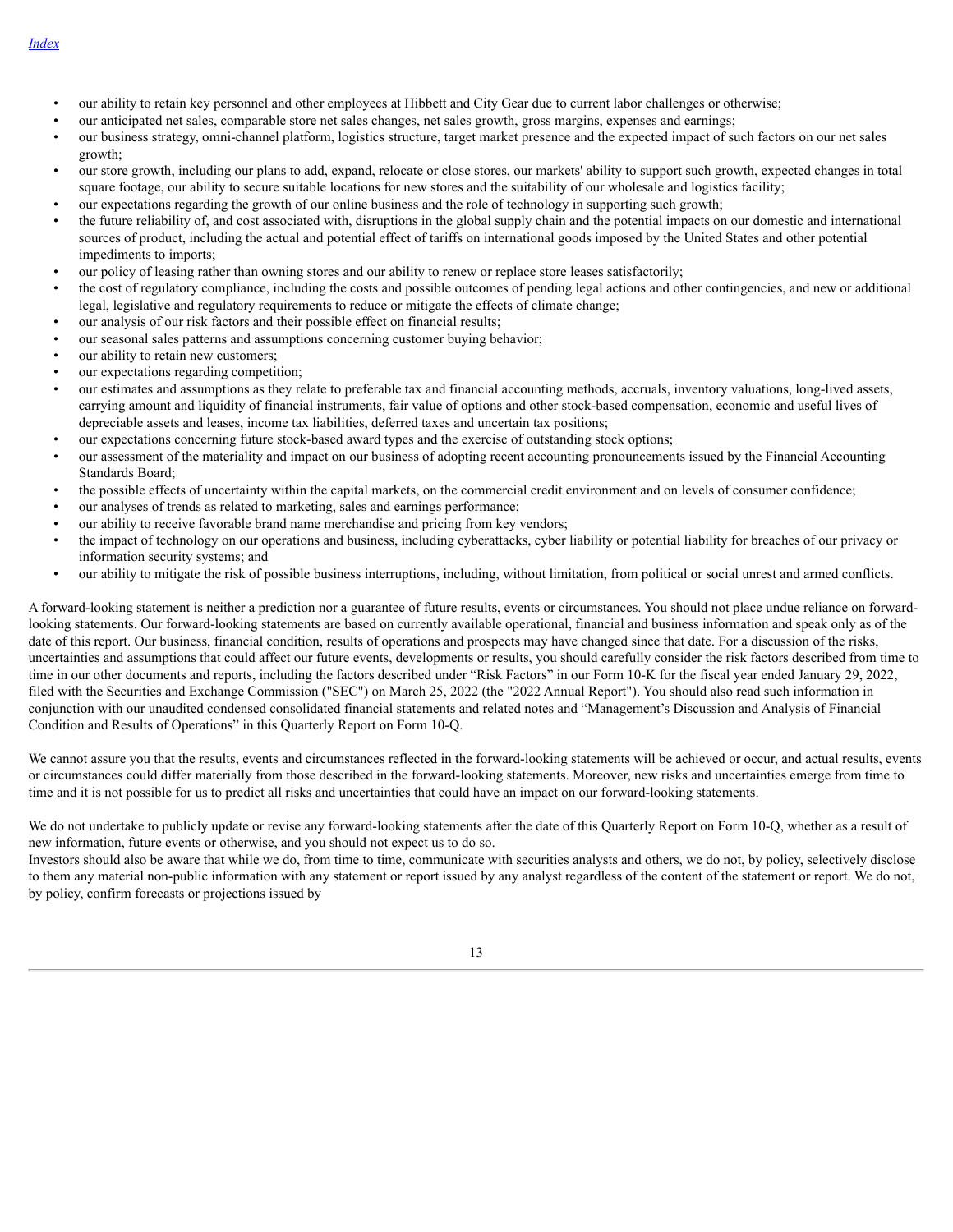others. Thus, to the extent that reports issued by securities analysts contain any projections, forecasts or opinions, such reports are not our responsibility.

## *Investor Access to Company Filings*

We make available free of charge on our website, www.hibbett.com under the heading "Investor Relations," copies of our Annual Report on Form 10-K, Quarterly Reports on Form 10-Q, Current Reports on Form 8-K, and amendments to those reports filed or furnished pursuant to Section 13(a) or 15(d) of the Securities Exchange Act of 1934 (the "Securities Exchange Act") as well as all Forms 3, 4, and 5 filed by our executive officers and directors, as soon as the filings are made publicly available by the SEC on its EDGAR database at www.sec.gov. In addition to accessing copies of our reports online, you may request a copy of our 2022 Annual Report, at no charge, by writing to: Investor Relations, Hibbett, Inc., 2700 Milan Court, Birmingham, Alabama 35211.

#### **General Overview**

Hibbett, headquartered in Birmingham, Alabama, is a leading athletic-inspired fashion retailer, primarily located in underserved communities. Founded in 1945, Hibbett has a rich history of convenient locations, personalized customer service and access to coveted footwear and apparel from top brands like Nike, Jordan, and adidas.

As of April 30, 2022, we operated a total of 1,105 retail stores under the Hibbett, City Gear and Sports Additions banners in 35 states:

|                                 |                                  | Location                    |      |       |  |  |  |
|---------------------------------|----------------------------------|-----------------------------|------|-------|--|--|--|
| <b>Brand</b>                    | Average<br><b>Square Footage</b> | Strip Center <sup>(1)</sup> | Mall | Total |  |  |  |
| Hibbett                         | 5,800                            | 727                         | 180  | 907   |  |  |  |
| City Gear                       | 5,100                            | 145                         | 37   | 182   |  |  |  |
| Sports Additions <sup>(2)</sup> | 2,900                            |                             | 13   | 16    |  |  |  |

<sup>(1)</sup> Strip centers include free-standing stores and, for our Hibbett locations, are usually near a major chain retailer.

*Approximately 90% of the merchandise carried in our Sports Additions stores is athletic footwear.* (2)

Our merchandising emphasizes a TOE-TO-HEAD<sup>TM</sup> approach. We provide a broad assortment of premium brand name footwear, apparel, accessories and team sports equipment at competitive prices in a full service omni-channel environment. We believe that the assortment of brand name merchandise we offer consistently exceeds the merchandise selection carried by most of our competitors, particularly in our underserved markets and neighborhood centers. Many of these brand name products have limited availability and/or are technical in nature requiring considerable sales assistance. We coordinate with our vendors to educate our sales staff at the store level on new products and trends.

*Comparable Store Sales* - Stores deemed as comparable stores include our Hibbett, City Gear and Sports Additions stores open throughout the reporting period and the corresponding period of the prior fiscal year, and e-commerce sales. We consider comparable store sales to be a key indicator of our current performance; measuring the growth in sales and sales productivity of existing stores. Management believes that positive comparable store sales contribute to greater leveraging of operating costs, particularly payroll and occupancy costs, while negative comparable store sales contribute to deleveraging of costs. Comparable store sales also have a direct impact on our total net sales and the level of cash flow.

If a store remodel, relocation or expansion results in the store being closed for a significant period, its sales are removed from the comparable store sales base until it has been open a full 12 months. In addition, rebranded stores are treated as new stores and are not presented in comparable store sales until they have been open a full 12 months under the new brand.

During the 13-weeks ended April 30, 2022, we included 1,060 stores and e-commerce sales in comparable store sales. During the 13-weeks ended May 1, 2021, we included 1,035 stores and e-commerce sales in comparable store sales.

#### **Executive Summary**

Net sales for the 13-weeks ended April 30, 2022, decreased 16.3% to \$424.1 million, compared with \$506.9 million for the 13-weeks ended May 1, 2021. Comparable store sales decreased 18.9%, as brick and mortar comparable store sales decreased 22.0%. E-commerce sales increased by 4.1% and represented 14.6% of total net sales for the first quarter compared to 11.7% in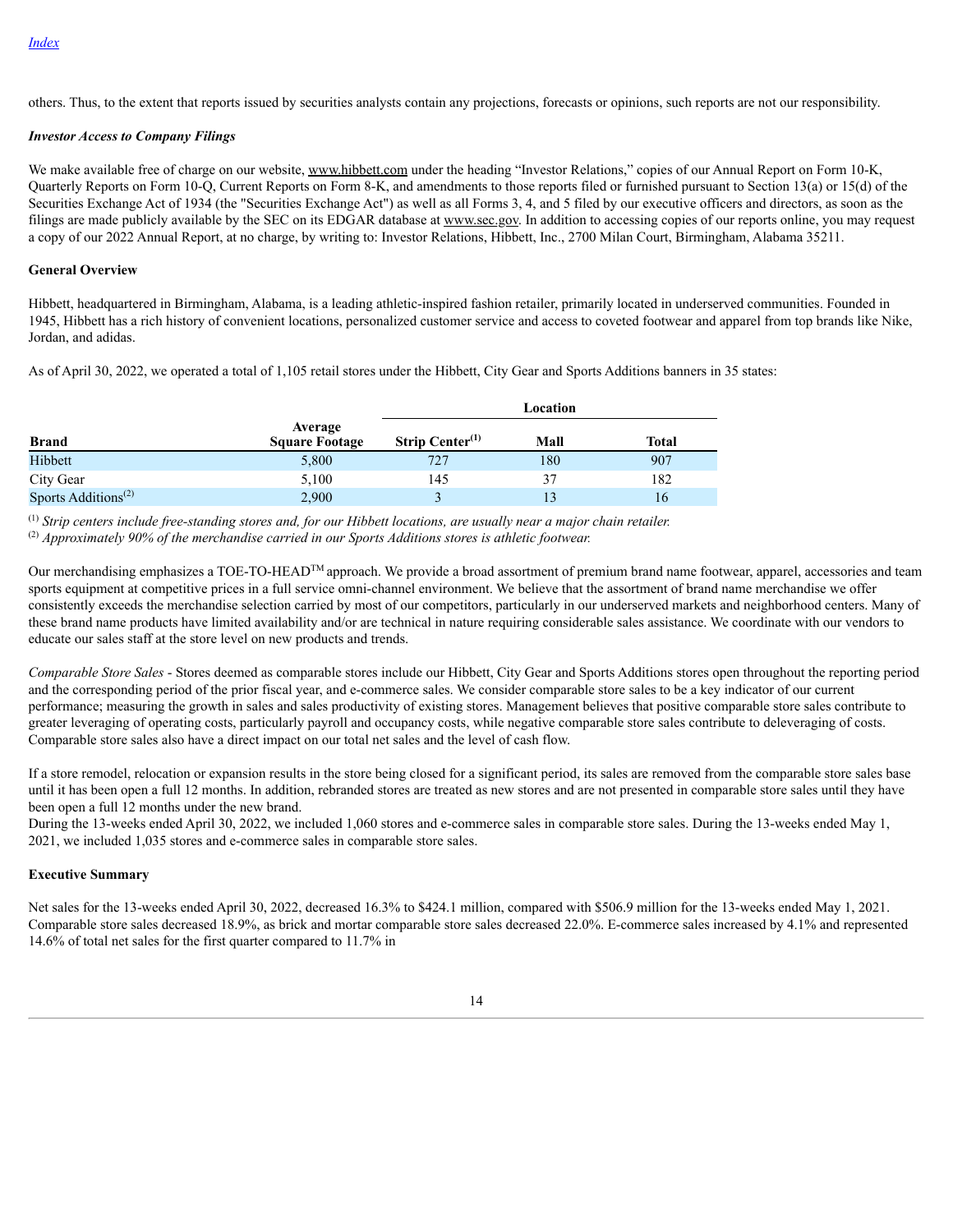the prior year first quarter. We believe that stimulus funds in the first quarter of Fiscal 2022 provided a significant boost to sales and drove leverage in a number of expense categories.

In addition to the positive sales impact of stimulus on the first quarter of Fiscal 2022 as noted above, the onset of the COVID-19 pandemic had a substantial negative sales impact on the first quarter of Fiscal 2021. As a result, we believe sales performance relative to the first quarter of Fiscal 2020 provides the most relevant comparison prior to the pandemic. On a three-year basis, compared to the 13-weeks ended May 4, 2019, net sales increased 23.5% and comparable sales increased 22.9%.

Store operating, selling, and administrative ("SG&A") expenses were 22.5% of net sales for the 13-weeks ended April 30, 2022, compared with 18.1% of net sales for the 13-weeks ended May 1, 2021. This increase was primarily the result of deleverage resulting from the lower sales.

During the first quarter of Fiscal 2023, we opened nine new stores, rebranded one store and closed one underperforming store bringing the store base to 1,105 in 35 states as of April 30, 2022. We ended the first quarter of Fiscal 2023 with \$23.2 million of available cash and cash equivalents and \$104.6 million available under our Credit Facility. Net inventory was \$314.9 million at April 30, 2022, a 72.6% increase compared to the prior year first quarter. Our inventory position has greatly improved during the quarter ended April 30, 2022 despite ongoing disruptions in the supply chain due to the COVID-19 pandemic impacts on manufacturing capacity, port backlogs, transportation equipment availability and international conflicts. Foundational improvements to the customer experience and our ability to attract and stay connected to underserved customers continues to strengthen our relationships with our vendor partners.

## **Critical Accounting Policies and Estimates**

Our critical accounting policies are described in Item 1, Note 1 - *Basis of Presentation and Critical Accounting Policies*.

The unaudited condensed consolidated financial statements are prepared in conformity with U.S. GAAP. The preparation of these unaudited condensed consolidated financial statements requires the use of estimates, judgments, and assumptions that affect the reported amounts of assets and liabilities at the date of the financial statements and reported amounts of revenues and expenses during the periods presented. Actual results could differ from those estimates and assumptions. Our critical and significant accounting policies and estimates are described more fully in our 2022 Annual Report. There have been no changes in our accounting policies in the current period ended April 30, 2022, that had a material impact on our unaudited condensed consolidated financial statements.

## **Recent Accounting Pronouncements**

See Note 2, *Recent Accounting Pronouncements*, to the unaudited condensed consolidated financial statements included in this Form 10-Q for the period ended April 30, 2022, for information regarding recent accounting pronouncements.

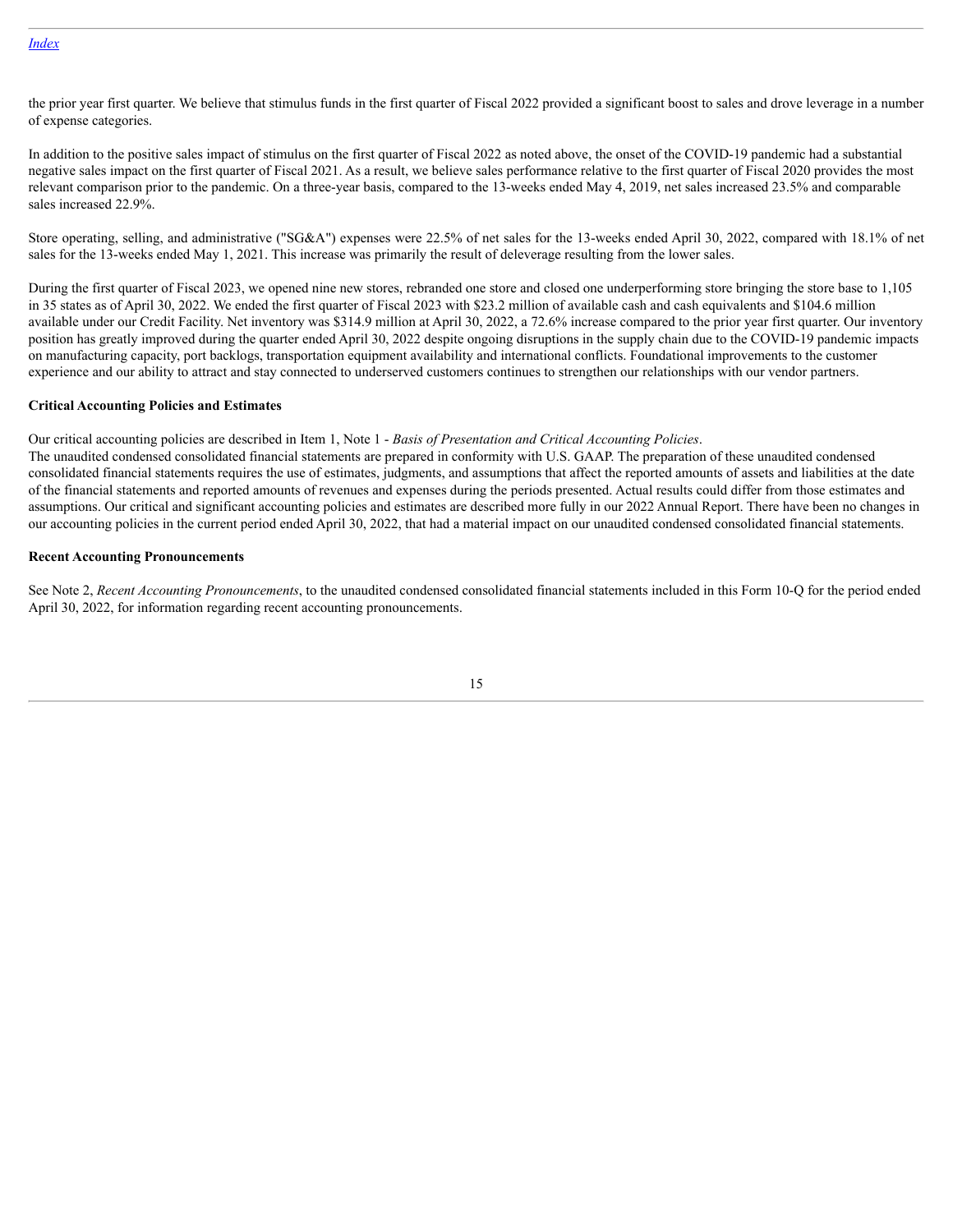# **Results of Operations**

|                                                          | 13-Weeks Ended    |              |             |                |  |  |
|----------------------------------------------------------|-------------------|--------------|-------------|----------------|--|--|
|                                                          | April 30,<br>2022 |              |             | May 1,<br>2021 |  |  |
| <b>Statements of Operations</b>                          |                   |              |             |                |  |  |
| Net sales (decrease) increase                            |                   | $(16.3\%)$   |             | 87.8%          |  |  |
| Comparable store sales (decrease) increase               |                   | $(18.9\%)$   |             | 87.3%          |  |  |
| <b>Balance Sheets</b>                                    |                   |              |             |                |  |  |
| Ending cash and cash equivalents (in thousands)          | \$                | 23,221       | $\$$        | 270,852        |  |  |
| Average inventory per store                              | \$                | 284,942      | \$          | 170,281        |  |  |
| <b>Store Information</b>                                 |                   |              |             |                |  |  |
| Beginning of period                                      |                   | 1,096        |             | 1,067          |  |  |
| New stores opened                                        |                   | 9            |             | 6              |  |  |
| Rebranded stores                                         |                   | $\mathbf{1}$ |             |                |  |  |
| Stores closed                                            |                   | (1)          |             | (2)            |  |  |
| End of period                                            |                   | 1,105        |             | 1,071          |  |  |
| Estimated square footage at end of period (in thousands) |                   | 6,252        |             | 6,041          |  |  |
| <b>Share Repurchase Information</b>                      |                   |              |             |                |  |  |
| Shares purchased under our Repurchase Program            |                   | 491,218      |             | 541,283        |  |  |
| Cost (in thousands)                                      | \$                | 22,399       | $\mathbf S$ | 37,314         |  |  |
| Settlement of net share equity awards                    |                   | 45,993       |             | 41,120         |  |  |
| Cost (in thousands)                                      | \$                | 2,069        | \$          | 2,846          |  |  |

#### **Summarized Unaudited Information**

#### **13-Weeks Ended April 30, 2022 Compared to 13-Weeks Ended May 1, 2021**

#### *Net Sales*

Net sales for the 13-weeks ended April 30, 2022, decreased 16.3% to \$424.1 million compared with \$506.9 million for the 13-weeks ended May 1, 2021. Comparable store sales decreased 18.9%. Brick and mortar comparable sales decreased 22.0%. E-commerce sales increased by 4.1% and represented 14.6% of total net sales for the first quarter compared to 11.7% in the prior year first quarter. Although current year sales performance was strong, prior year sales performance was historically strong. We believe net sales were unfavorably impacted by a decline in discretionary income due to the lack of stimulus funds which were present in the first quarter of the prior year.

Due to the impact of the COVID-19 pandemic on the first quarters of both Fiscal 2022 and Fiscal 2021, we believe the 13-weeks ended May 4, 2019, the first quarter of Fiscal 2020, is the most relevant comparable period. Net sales increased 23.5% and comparable sales increased 22.9% versus the first quarter of Fiscal 2020. Brick and mortar comparable sales increased 13.6% and e-commerce sales grew 116.9% over the three-year period.

## *Gross Margin*

Gross margin was 37.0% of net sales for the 13-weeks ended April 30, 2022, compared with 41.4% of net sales for the 13-weeks ended May 1, 2021. The approximate 440 basis point decline was primarily driven by deleverage of store occupancy costs of approximately 160 basis points mainly due to the combination of cost increases associated with a higher store count and the large year-over-year sales decline. In addition, product margin declined approximately 150 basis points due to product and channel mix and freight and transportation costs increased approximately 130 basis points primarily due to fuel surcharges and other accessorial charges.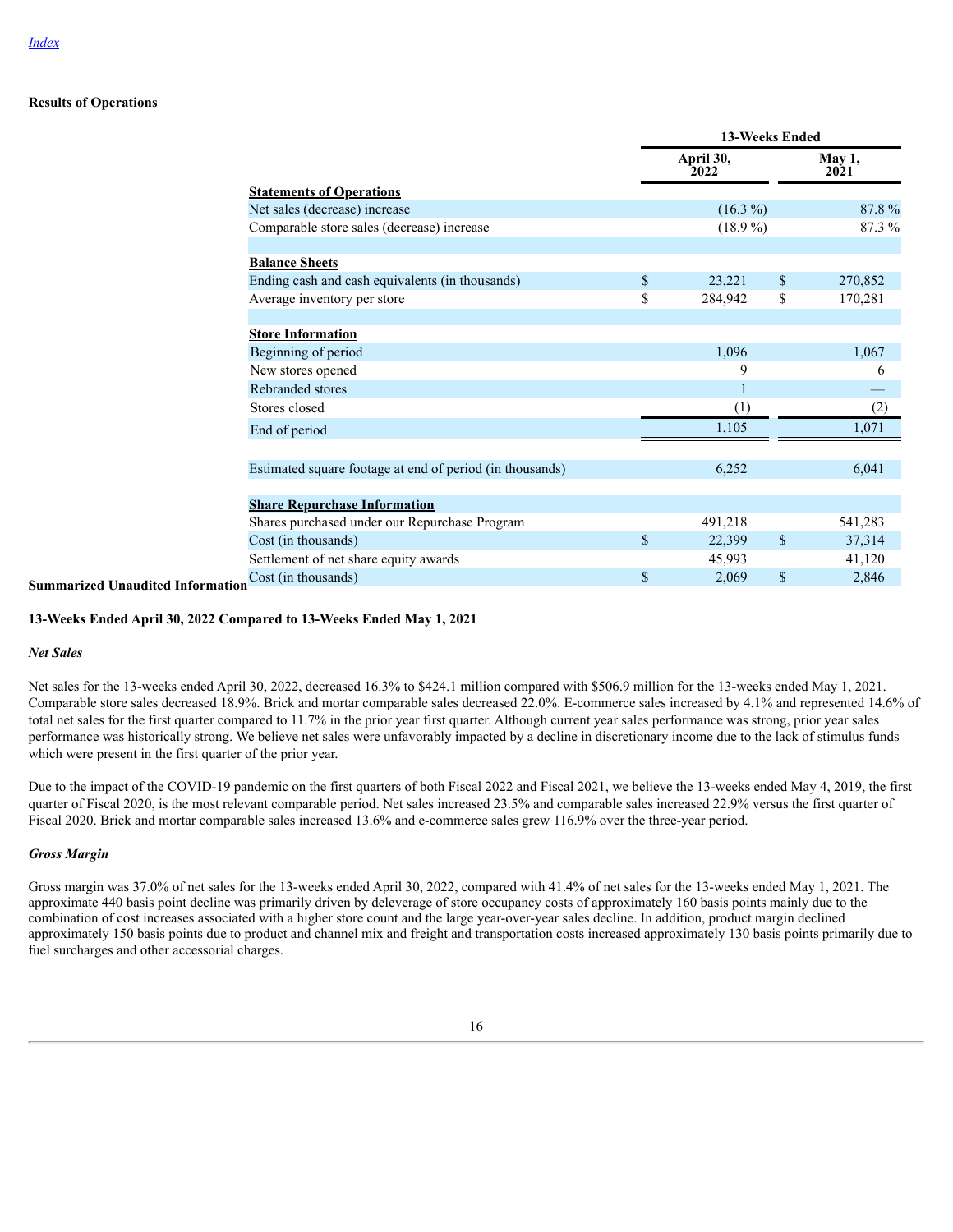#### *SG&A Expenses*

Store operating, selling, and administrative ("SG&A") expenses were 22.5% of net sales for the 13-weeks ended April 30, 2022, compared with 18.1% of net sales for the 13-weeks ended May 1, 2021. The approximate 440 basis point increase was primarily the result of deleverage resulting from lower sales in addition to increased costs of advertising, professional services and general supplies to support a larger store base and increased e-commerce volume.

#### *Depreciation and Amortization*

Depreciation and amortization of \$10.5 million increased by approximately 90 basis points as a percentage of net sales for the 13-weeks ended April 30, 2022, compared to the same period of the prior fiscal year. The increase in dollar spend was mainly due to increased capital investment on organic growth opportunities and infrastructure projects.

#### *Provision for Income Taxes*

The combined federal, state, and local effective income tax rate as a percentage of pre-tax income was 22.3% for the 13-weeks ended April 30, 2022 and was 23.0% for the 13-weeks ended May 1, 2021. The quarterly effective tax rate fluctuates based on full-year taxable income projections, the impact of discrete items, and the relative level of pre-tax income or loss in each quarter.

## *Net Income*

Net income for the 13-weeks ended April 30, 2022, was \$39.3 million, or \$2.89 per diluted share, compared with net income of \$84.8 million, or \$5.00 per diluted share, for the 13-weeks ended May 1, 2021.

#### **Liquidity and Capital Resources**

## *COVID-19 and Other Macroeconomic Factors*

We continue to monitor the impacts of the COVID-19 pandemic, the inflationary economic environment, supply chain disruptions and labor shortages, and geopolitical conflicts on our business. The positive impact on sales that we experienced as a result of the pandemic over the last two fiscal years began moderating in the fourth quarter of Fiscal 2022 and continued in the first quarter of Fiscal 2023. We have experienced significant input cost inflation, for commodities and transportation, and to a lesser extent, for labor in the current year quarter. We continue to monitor these headwinds.

We ended the first quarter of Fiscal 2023 with \$23.2 million of available cash and cash equivalents on the unaudited condensed consolidated balance sheet. As of April 30, 2022, we had \$20.4 million of debt outstanding and \$104.6 million available to us under the Credit Facility, discussed in Note 5, *Debt*, to the unaudited condensed consolidated financial statements.

Inventory at the end of the first quarter of Fiscal 2023 was \$314.9 million, a 72.6% increase compared to the prior year first quarter and a 42.3% increase from the beginning of the quarter. The inventory balance at the end of the prior year first quarter was well below ideal levels. Higher order quantities resulting from our increased sales volume and strong relationships with our vendor partners have allowed us to build inventory to a level that better supports customer demand.

#### *Analysis of Cash Flows*

Our capital requirements relate primarily to funding capital expenditures, stock repurchases, dividends, the maintenance of facilities and systems to support company growth and working capital requirements. Our working capital requirements are somewhat seasonal in nature and typically reach their peak near the end of the third and the beginning of the fourth quarters of our fiscal year. Historically, we have funded our cash requirements primarily through our cash flow from operations and occasionally from borrowings under our credit facilities. We use excess cash to offset bank fees.

We believe that our existing cash balances, expected cash flow from operations, funds available under the Credit Facility, operating and finance leases and normal trade credit will be sufficient to fund our operations and capital expenditures. We are not aware of any trends or events that would materially affect our capital requirements of liquidity.

Our unaudited condensed consolidated statements of cash flows are summarized as follows (in thousands):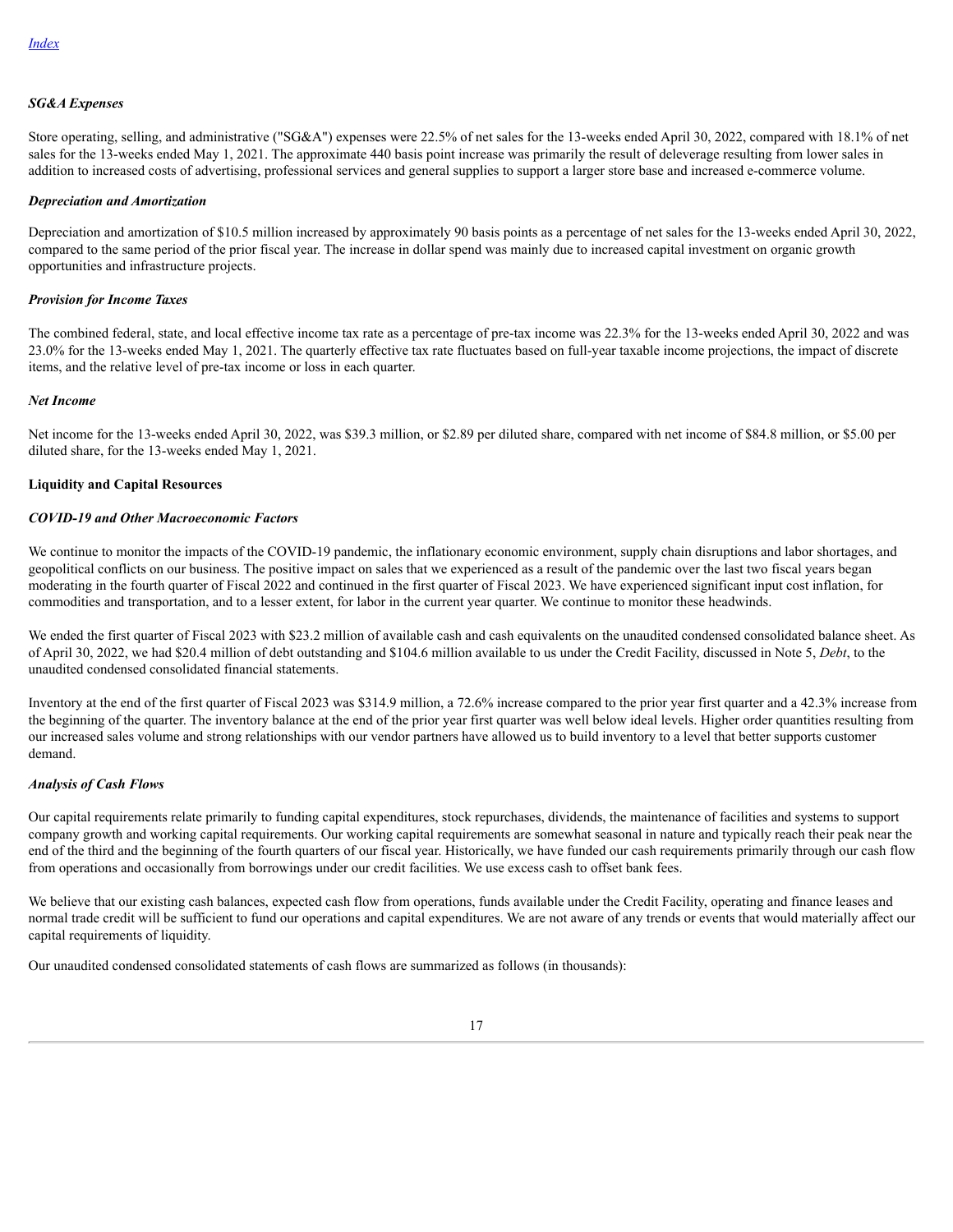|                                           | 13-Weeks Ended |                       |  |             |  |
|-------------------------------------------|----------------|-----------------------|--|-------------|--|
|                                           |                | <b>April 30, 2022</b> |  | May 1, 2021 |  |
| Net cash provided by operating activities |                | 28.822                |  | 108,360     |  |
| Net cash used in investing activities     |                | (15,614)              |  | (6,931)     |  |
| Net cash used in financing activities     |                | (7,041)               |  | (39, 867)   |  |
| Net increase in cash and cash equivalents |                | 6.167                 |  | 61.562      |  |

## *Operating Activities*

Cash flow from operations is seasonal in our business. Typically, we use cash flow from operations to increase inventory in advance of peak selling seasons, such as winter holidays, the spring sales period and late summer back-to-school shopping. Inventory levels are reduced in connection with higher sales during the peak selling seasons and this inventory reduction, combined with proportionately higher net income, typically produces a positive cash flow.

Net cash provided by operating activities was \$28.8 million for the 13-weeks ended April 30, 2022, compared with net cash provided by operating activities of \$108.4 million for the 13-weeks ended May 1, 2021. Operating activities consist primarily of net income adjusted for certain non-cash items and changes in operating assets and liabilities as noted in the bullets below.

- Non-cash depreciation and amortization expense increased due to capital expenditure investments in new stores, existing store remodels and refreshes, technology enhancements and corporate infrastructure.
- The contingent earnout in the prior year represented \$15.0 million paid during the 13-weeks ended May 1, 2021, to the former members and warrant holders of City Gear for achievement of previously defined financial goals in the second-year post acquisition. Of this amount, \$13.8 million was reflected as operating activities and \$1.2 million was reflected as financing activities, which represented the fair value of the long-term portion of the contingent earnout booked through the purchase price allocation.
- Inventory balances in the current year have continued building from less than ideal levels. Inventory levels in the prior year were reduced significantly due to a surge in demand combined with a disruption in the supply chain that made it difficult to replenish balances.
- The change in accounts payable is due mainly to the timing of payments in relation to inventory receipts.
- The change in net income tax payable is due mainly to the timing of estimated payments.

#### *Investing Activities*

Net cash used in investing activities in the 13-weeks ended April 30, 2022, totaled \$15.6 million compared with net cash used in investing activities of \$6.9 million in the 13-weeks ended May 1, 2021. Capital expenditures used \$16.0 million of cash in the 13-weeks ended April 30, 2022, versus \$7.0 million of cash in the 13-weeks ended May 1, 2021. Capital expenditures are primarily related to opening new stores, remodeling, expanding or relocating existing stores, and continued investment in technology initiatives and corporate infrastructure.

We opened nine new stores and rebranded one existing store during the 13-weeks ended April 30, 2022, as compared to opening six new stores during the 13weeks ended May 1, 2021.

We anticipate that our capital expenditures for the fiscal year ending January 28, 2023 will be approximately \$60.0 million to \$70.0 million and primarily related to:

- store development, including the opening of new stores and the remodeling, relocation or expansion of selected existing stores;
- additional technology and infrastructure investments; and
- other departmental needs for ongoing maintenance and support.

#### *Financing Activities*

Net cash used in financing activities was \$7.0 million in the 13-weeks ended April 30, 2022, compared to net cash used in financing activities of \$39.9 million in the prior year period.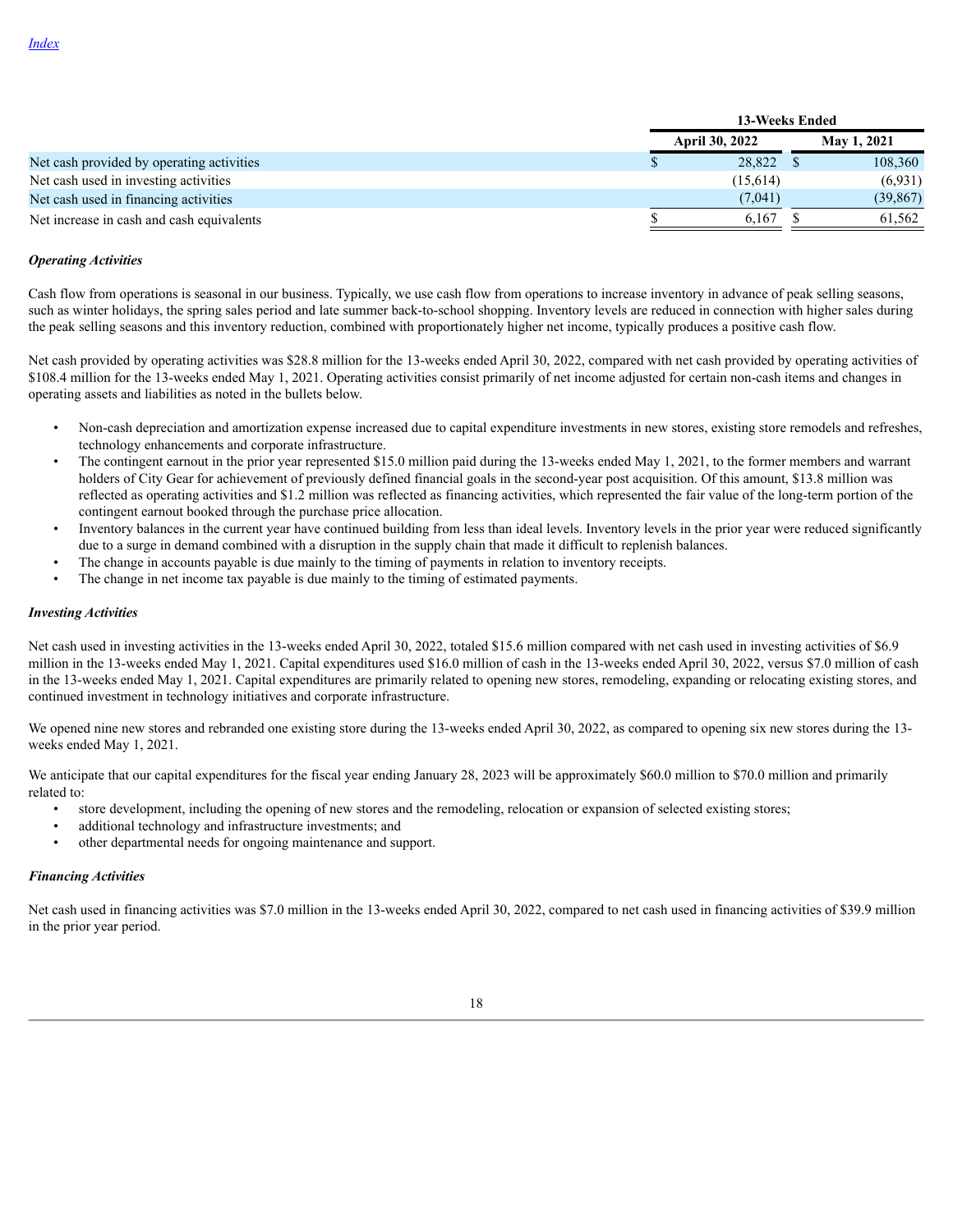In the current year, we have repurchased \$22.4 million of our common stock under our Repurchase Program. This compares to \$37.3 million used to repurchase our common stock under our Repurchase Program in the same period of the prior year. See Note 8, *Stock Repurchase Program,* to the unaudited condensed consolidated financial statements for additional information.

During the 13-weeks ended April 30, 2022, we had net borrowings of \$20.4 million against our Credit Facility and \$104.6 million available under the Credit Facility at April 30, 2022. We did not have any borrowings under our facilities during the 13-weeks ended May 1, 2021.

On July 9, 2021, we executed the 2021 Credit Facility between the Company and its subsidiaries and Regions Bank. The 2021 Credit Facility provided an unsecured line of credit of up to \$100.0 million. The 2021 Credit Facility is effective through July 9, 2026 with an interest rate of one-month LIBOR plus 1.0% to 1.8% depending on specified leverage levels.

The 2021 Credit Facility includes an annual commitment fee, payable quarterly in arrears, in an amount between 15 and 20 basis points of the unused portion of the line of credit as determined on a daily basis, dependent on the amount of debt outstanding. In addition, the Company is subject to certain financial covenants which include:

- Advance limitation of 55% of the net book value of the Company's inventory:
- A Consolidated Lease-Adjusted Leverage Ratio comparing lease-adjusted funded debt (funded debt plus all lease liabilities) to EBITDAR (as defined in the 2021 Credit Facility) with a maximum of 3.5x; and
- A Consolidated Fixed Coverage Charge Ratio comparing EBITDAR to fixed charges and certain current liabilities (as defined in the 2021 Credit Facility) with a minimum of 1.2x.

On April 7, 2022, we executed the Modification Agreement between the Company and its subsidiaries and Regions Bank. The Modification Agreement increases the line of credit specified in the 2021 Credit Facility to \$125.0 million. The expiration date of July 9, 2026 remains unchanged. The financial covenants included in the 2021 Credit Facility also remain unchanged.

As of April 30, 2022, we were in compliance with these covenants. See Note 5, *Debt*, to the unaudited condensed consolidated financial statements for additional information.

In addition, on April 7, 2022, the Company executed the First Amendment between the Company and its subsidiaries and Regions Bank. The First Amendment replaces LIBOR as the benchmark rate with the BSBY Index Rate. Pursuant to the First Amendment, the Credit Facility carries an interest rate of BSBY plus 1.0% to 1.8% depending on specified leverage levels.

During the 13-weeks ended April 30, 2022, we paid \$3.3 million of dividends to our stockholders. On May 25, 2022, the Board declared a cash dividend of \$0.25 per common share, payable on June 21, 2022, to stockholders of record at the close of business on June 9, 2022. The estimated payment is expected to be \$3.3 million. No dividends were paid during the 13-weeks ended May 1, 2021.

The declaration of future dividends and the establishment of the per share amount, record dates and payment dates for any such future dividends are subject to authorization by our Board of Directors and are dependent upon multiple factors, including future earnings, cash flows, financial requirements, and other considerations.

Based on our current operating plans, store forecasts, plans for the repurchase of our common stock, and expected capital expenditures, we believe that we can fund our cash needs for the foreseeable future through cash generated from operations and, if necessary, through periodic future borrowings against the Credit Facility.

# **Quarterly and Seasonal Fluctuations**

We experience seasonal fluctuations in our net sales and results of operations. We typically experience higher net sales in early spring due to spring sports and annual tax refunds, late summer due to back-to-school shopping and winter due to holiday shopping. In addition, our quarterly results of operations may fluctuate significantly as a result of a variety of factors, including unseasonal weather patterns, the timing of high demand footwear launches, demand for merchandise driven by local interest in sporting events, back-to-school sales, and the timing of sales tax holidays and annual income tax refunds. The COVID-19 pandemic has impacted youth and high school team sports and has resulted in some shifts of normal seasonal patterns during the periods presented.

<span id="page-20-0"></span>Although our operations are influenced by general economic conditions, we do not believe that, historically, inflation has had a material impact on our results of operations as we are generally able to pass along inflationary increases in costs to our customers.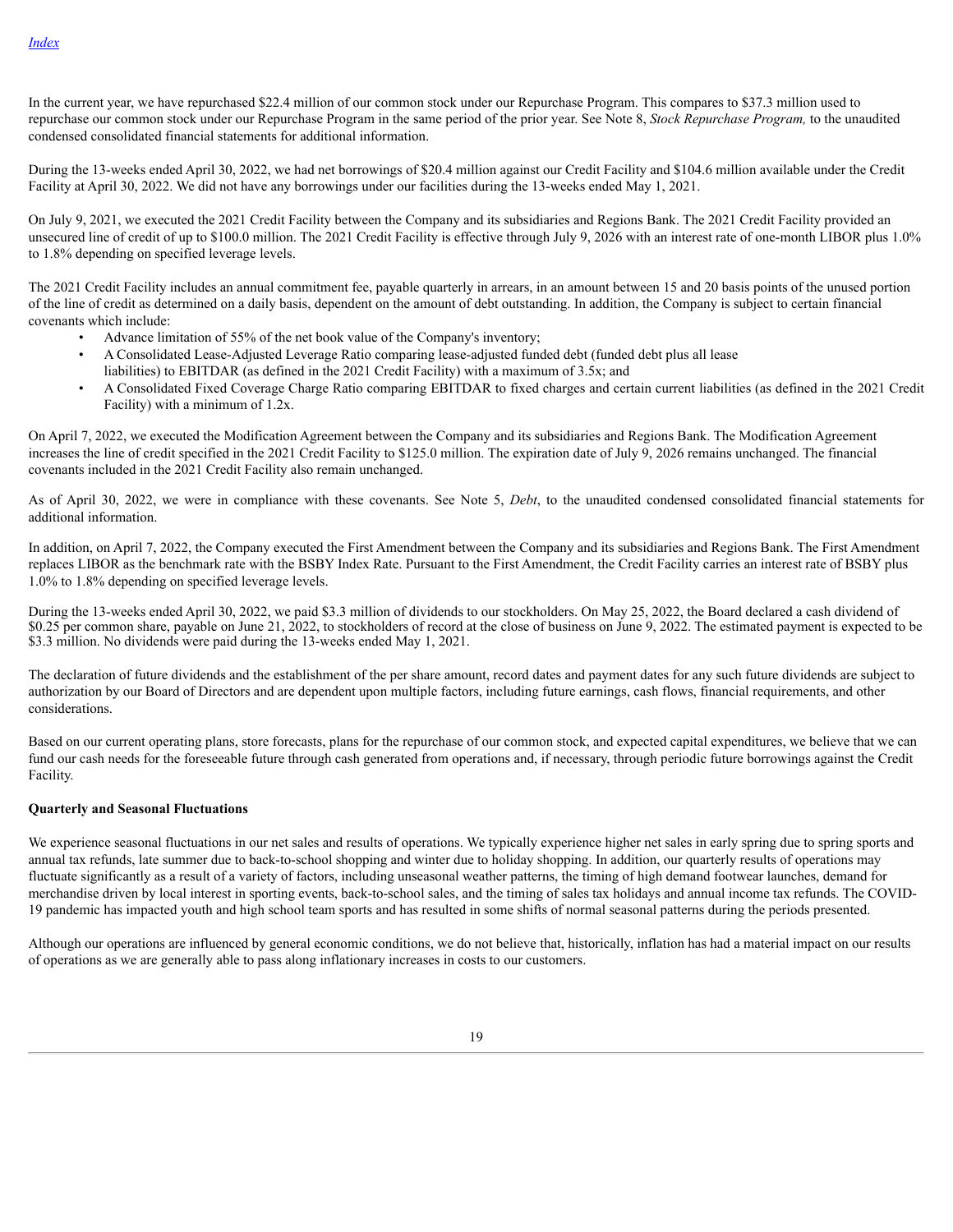## **ITEM 3. Quantitative and Qualitative Disclosures About Market Risk.**

There have been no material changes in our quantitative and qualitative market risks since January 29, 2022. For a discussion of the Company's exposure to market risk, refer to the Company's market risk disclosures set forth in Part II, Item 7A. "Quantitative and Qualitative Disclosures About Market Risk" of the Company's 2022 Annual Report

#### <span id="page-21-0"></span>**ITEM 4. Controls and Procedures.**

#### *Evaluation of Disclosure Controls and Procedures*

Our management, under the supervision and with the participation of our Chief Executive Officer and Chief Financial Officer, evaluated the effectiveness of our disclosure controls and procedures (as defined in Rule 13a-15(e) and 15d-15(e) under the Securities Exchange Act) as of April 30, 2022. Based on this evaluation, our Chief Executive Officer and Chief Financial Officer concluded that our disclosure controls and procedures were designed and functioning effectively to provide reasonable assurance that the information required to be disclosed in our Securities Exchange Act reports is recorded, processed, summarized and reported within the time periods specified in the SEC's rules and forms, and that such information is accumulated and communicated to our management, including our Chief Executive Officer and Chief Financial Officer, as appropriate, to allow timely decisions regarding required disclosure.

#### *Changes in Internal Control Over Financial Reporting*

We have not identified any changes in our internal control over financial reporting that occurred during the period ended April 30, 2022, that materially affected, or are reasonably likely to materially affect, our internal control over financial reporting.

## **PART II. OTHER INFORMATION**

## <span id="page-21-2"></span><span id="page-21-1"></span>**ITEM 1. Legal Proceedings.**

Information relating to material legal proceedings is set forth in Note 10, *Commitments and Contingencies*, to our unaudited condensed consolidated financial statements included elsewhere in this Quarterly Report on Form 10-Q and is incorporated herein by reference.

## <span id="page-21-3"></span>**ITEM 1A. Risk Factors.**

<span id="page-21-4"></span>We operate in an environment that involves a number of risks and uncertainties which are described in our 2022 Annual Report. If any of the risks described in our 2022 Annual Report were to actually occur, our business, results of operations, and financial results could be adversely affected. There were no material changes to the risk factors disclosed in our 2022 Annual Report.

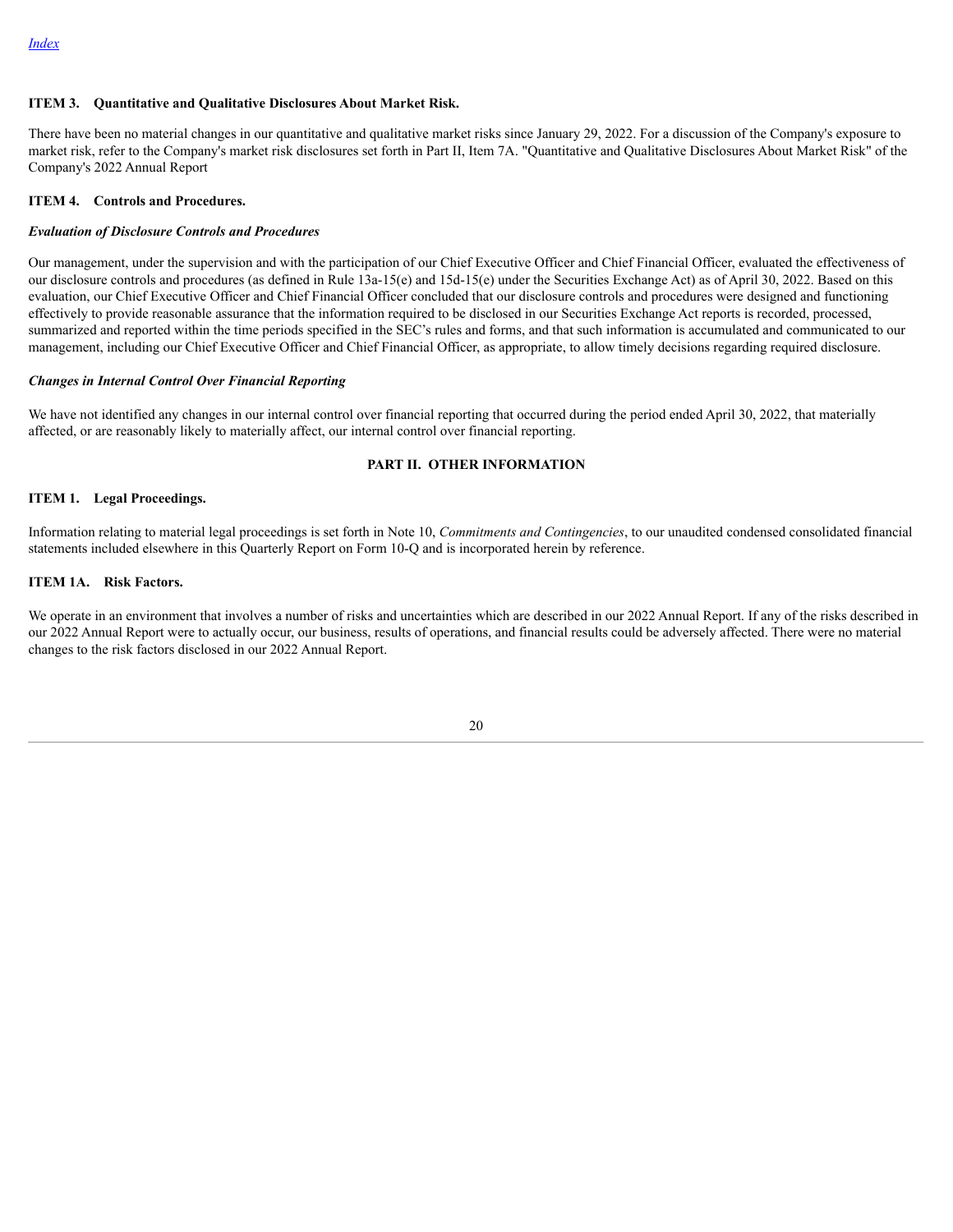# **ITEM 2. Unregistered Sales of Equity Securities and Use of Proceeds.**

The following table presents our stock repurchase activity for the 13-weeks ended April 30, 2022:

| Period                                | <b>Total Number</b><br>of Shares<br><b>Purchased</b> |  | Average<br><b>Price Paid per</b><br>Share | <b>Total Number of</b><br><b>Shares Purchased</b><br>as Part of Publicly<br>Announced<br>$Programs^{(1)}$ |    | <b>Approximate Dollar</b><br><b>Value of Shares That</b><br><b>May Yet be Purchased</b><br><b>Under the Programs</b><br>(in<br>thousands) |  |  |
|---------------------------------------|------------------------------------------------------|--|-------------------------------------------|-----------------------------------------------------------------------------------------------------------|----|-------------------------------------------------------------------------------------------------------------------------------------------|--|--|
| January 30, 2022 to February 26, 2022 |                                                      |  |                                           |                                                                                                           |    | 368,521                                                                                                                                   |  |  |
| February 27, 2022 to April 2, 2022    | 401,643                                              |  | 46.08                                     | 368,932                                                                                                   | -S | 351,521                                                                                                                                   |  |  |
| April 3, 2022 to April 30, 2022       | 135,568                                              |  | 43.97                                     | 122,286                                                                                                   |    | 346,121                                                                                                                                   |  |  |
| Total                                 | 537,211                                              |  | 45.55                                     | 491,218                                                                                                   |    | 346,121                                                                                                                                   |  |  |

<span id="page-22-0"></span>(1) In May 2021, our Board of Directors authorized an expansion of the Repurchase Program by \$500.0 million to \$800.0 million and extended the date through February 1, 2025. The expansion of the Repurchase Program was announced on May 28, 2021. See Note 8, *Stock Repurchase Program,* to the unaudited condensed consolidated financial statements for additional information.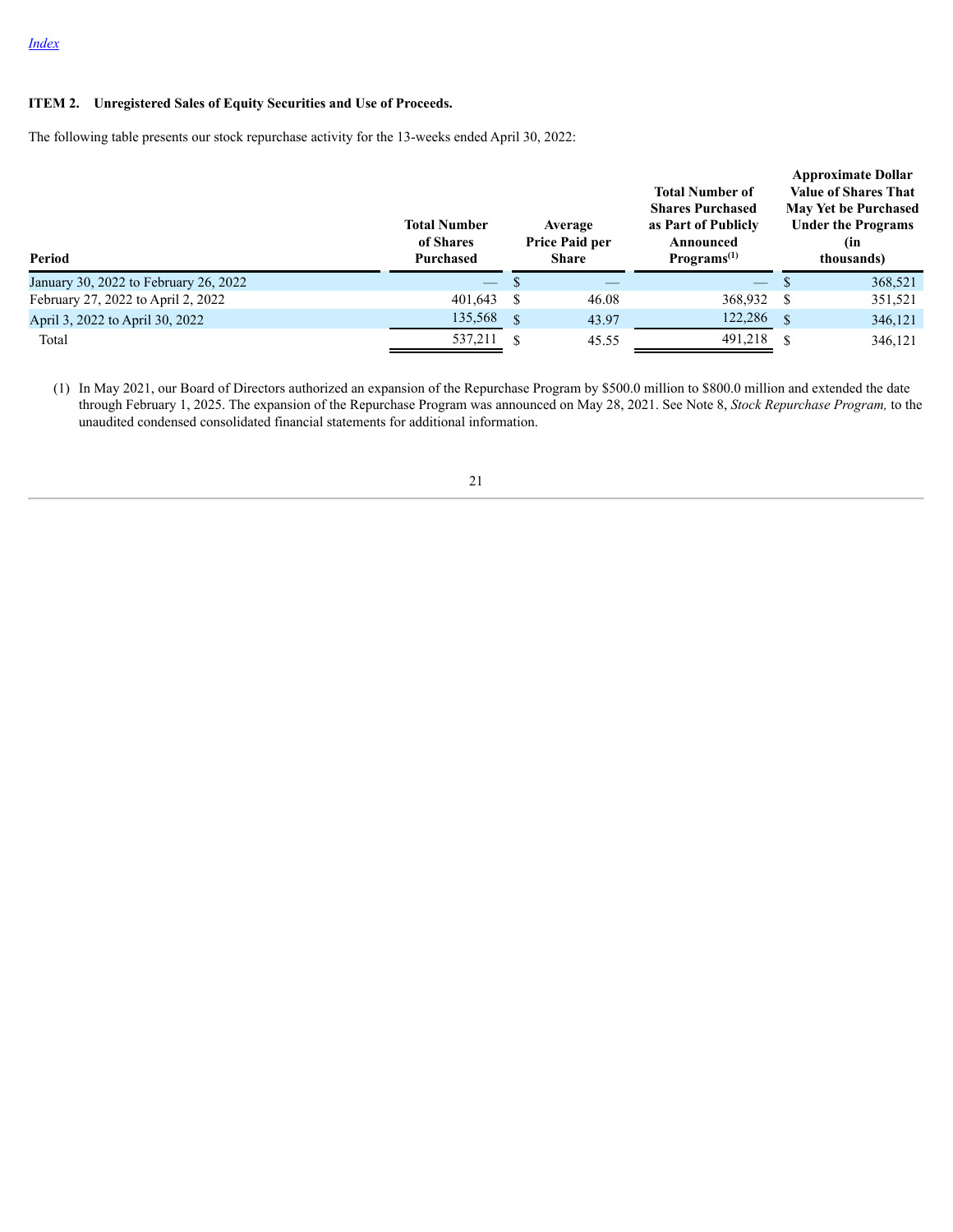# **ITEM 6. Exhibits.**

The following exhibits are being filed or furnished as part of this Quarterly Report on Form 10-Q: **Exhibit No. Description Certificate of Incorporation and By-Laws** [3.1](https://content.edgar-online.com/ExternalLink/EDGAR/0001017480-12-000027.html?hash=04445b9cdaa8a1a35bd9ed2862886a731f80bbe0da633adeb269ab1da3fe292c&dest=ex3-1_htm) Certificate of Incorporation of the Registrant; incorporated herein by reference to Exhibit 3.1 of the Registrant's Current Report on Form 8-K filed with the Securities and Exchange Commission on May 31, 2012. [3.2](https://content.edgar-online.com/ExternalLink/EDGAR/0001017480-21-000127.html?hash=7ac1cab2c9f9a6c34437e02b80b7a79f90932f294fc0023c7faf27e0e57fa728&dest=ex31_certificateofamendment_htm) Certificate of Amendment to the Certificate of Incorporation of the Registrant; incorporated herein by reference to Exhibit 3.1 of the Registrant's Form Current Report on Form 8-K filed with the Securities and Exchange Commission on June 24, 2021. [3.3](https://content.edgar-online.com/ExternalLink/EDGAR/0001017480-22-000096.html?hash=2e1884d563ef63c12dfbfa29558d45be739b618c7ef094f85ac5d906ac497a99&dest=ex31_certofamendment_htm) Certificate of Amendment to the Certificate of Incorporation of the Registrant; incorporated herein by reference to Exhibit 3.1 of the Registrant's Form Current Report on Form 8-K with the Securities and Exchange Commission on May 27, 2022. **Form of Stock Certificate** [4.1](https://content.edgar-online.com/ExternalLink/EDGAR/0001017480-21-000127.html?hash=7ac1cab2c9f9a6c34437e02b80b7a79f90932f294fc0023c7faf27e0e57fa728&dest=ex41_stockcertificate_htm) Form of Common Stock Certificate; incorporated herein by reference to Exhibit 4.1 of the Registrant's Current Report on Form 8-K filed with the Securities and Exchange Commission on June 24, 2021 **Material Agreements** [10.1](https://content.edgar-online.com/ExternalLink/EDGAR/0001017480-22-000084.html?hash=d6e17c6312922d31b9aaba28787e643e11bdb90e04ef932637eac6c7fe4fcfee&dest=notemodificationagreement-_htm) First Note Modification Agreement, dated as of April 7, 2022, among Hibbett, Inc., as Borrower, and Regions Bank, as Lender; incorporated herein by reference to Exhibit 10.2 of the Registrant's Current Report on Form 8-K filed with the Securities and Exchange Commission on April 12, 2022 [10.2](https://content.edgar-online.com/ExternalLink/EDGAR/0001017480-22-000084.html?hash=d6e17c6312922d31b9aaba28787e643e11bdb90e04ef932637eac6c7fe4fcfee&dest=firstamendment-ex103_htm) First Amendment to Credit Agreement, dated as of April 7, 2022, among Hibbett, Inc., as Borrower, subsidiaries of Borrower, as Guarantors, and Regions Bank, as Lender; incorporated herein by reference to Exhibit 10.3 of the Registrant's Current Report on Form 8-K filed with the Securities and Exchange Commission on April 12, 2022 [10.3](https://content.edgar-online.com/ExternalLink/EDGAR/0001017480-22-000096.html?hash=2e1884d563ef63c12dfbfa29558d45be739b618c7ef094f85ac5d906ac497a99&dest=ex101_restatednon-employee_htm) Hibbett, Inc. Amended and Restated [Non-Employee](file:///D:/Services/PDF/Working/0001017480-22-000105.html#ex101_restatednon-employee_htm) Director Equity Plan; incorporated herein by reference to Exhibit 10.1 of the Registrant's Current Report on Form 8-K filed with the Securities and Exchange Commission on May 27, 2022 [10.4](https://content.edgar-online.com/ExternalLink/EDGAR/0001017480-22-000096.html?hash=2e1884d563ef63c12dfbfa29558d45be739b618c7ef094f85ac5d906ac497a99&dest=ex102_2016executiveofficer_htm) Hibbett, Inc. 2016 [Executive](file:///D:/Services/PDF/Working/0001017480-22-000105.html#ex102_2016executiveofficer_htm) Officer Cash Bonus Plan (as amended to date); incorporated herein by reference to Exhibit 10.2 of the Registrant's Current Report on Form 8-K filed with the Securities and Exchange Commission on May 27, 2022 **Certifications** [31.1](#page-25-0) \* Rule 13a-14(a)/15d-14(a) Certification of Principal Executive Officer [31.2](#page-26-0) \* Rule 13a-14(a)/15d-14(a) Certification of Principal Financial Officer [32.1](#page-27-0) **\*\*** Certification of Chief Executive Officer and Chief Financial Officer Pursuant to Section 906 of the Sarbanes-Oxley Act of 2002 **Interactive Data Files** 101.INS \* Inline XBRL Instance Document 101.SCH \* Inline XBRL Taxonomy Extension Schema Document 101.CAL \* Inline XBRL Taxonomy Extension Calculation Linkbase Document 101.DEF \* Inline XBRL Taxonomy Extension Definition Linkbase Document 101.LAB \* Inline XBRL Taxonomy Extension Label Linkbase Document 101.PRE \* Inline XBRL Taxonomy Extension Presentation Linkbase Document 104 \* The cover page for the Registrant's Quarterly Report on Form 10-Q for the quarter ended April 30, 2022, has been formatted in Inline XBRL. \* Filed Within \*\* Furnished Herewith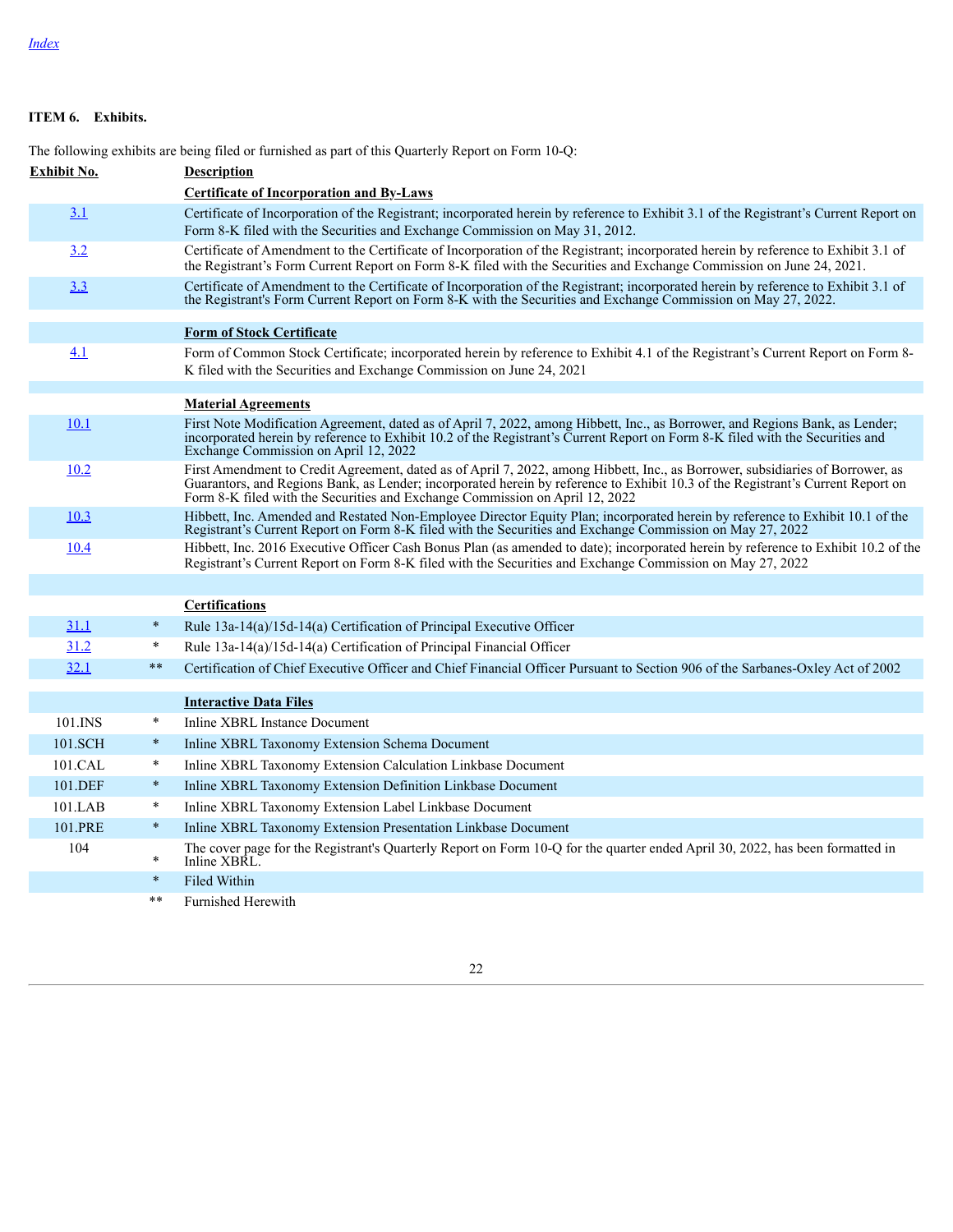# **SIGNATURE**

<span id="page-24-0"></span>Pursuant to the requirements of the Securities Exchange Act of 1934, the Registrant has duly caused this report to be signed on its behalf by the undersigned thereunto duly authorized.

# **HIBBETT, INC.**

Date: June 6, 2022 By: /s/ Robert Volke

Robert Volke Senior Vice President and Chief Financial Officer (Principal Financial and Accounting Officer)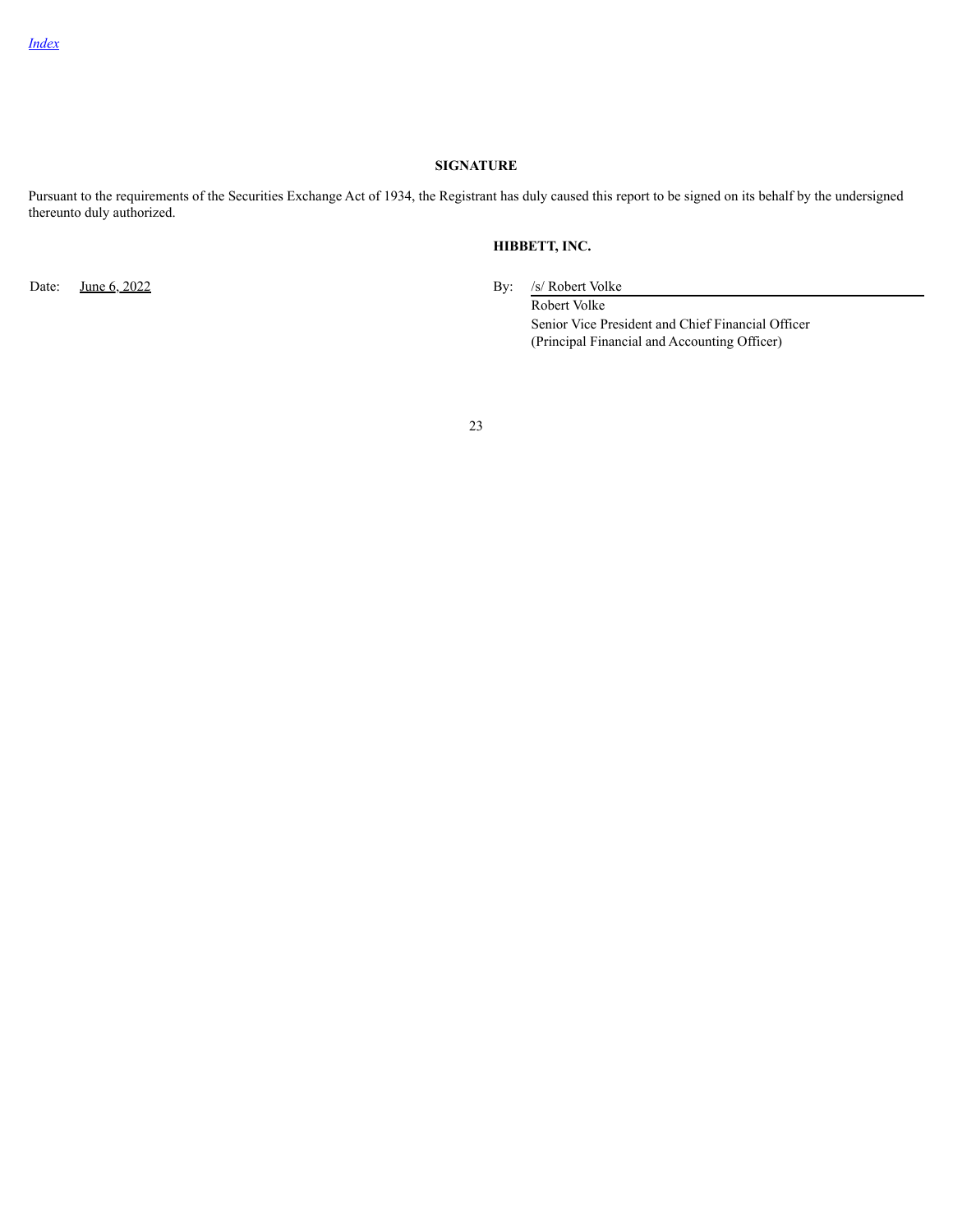## **Rule 13a-14(a)/15d-14(a) Certification of Principal Executive Officer**

<span id="page-25-0"></span>I, Michael E. Longo, certify that:

1. I have reviewed this quarterly report on Form 10-Q of Hibbett Sports, Inc.;

2. Based on my knowledge, this report does not contain any untrue statement of a material fact or omit to state a material fact necessary to make the statements made, in light of the circumstances under which such statements were made, not misleading with respect to the period covered by this report;

3. Based on my knowledge, the financial statements, and other financial information included in this report, fairly present in all material respects the financial condition, results of operations and cash flows of the registrant as of, and for, the periods presented in this report;

4. The registrant's other certifying officer and I are responsible for establishing and maintaining disclosure controls and procedures (as defined in Exchange Act Rules 13a-15(e) and 15d-15(e)) and internal control over financial reporting (as defined in Exchange Act Rules 13a-15(f) and 15d-15(f)) for the registrant and have:

(a) Designed such disclosure controls and procedures, or caused such disclosure controls and procedures to be designed under our supervision, to ensure that material information relating to the registrant, including its consolidated subsidiaries, is made known to us by others within those entities, particularly during the period in which this report is being prepared;

(b) Designed such internal control over financial reporting, or caused such internal control over financial reporting to be designed under our supervision, to provide reasonable assurance regarding the reliability of financial reporting and the preparation of financial statements for external purposes in accordance with generally accepted accounting principles;

(c) Evaluated the effectiveness of the registrant's disclosure controls and procedures and presented in this report our conclusions about the effectiveness of the disclosure controls and procedures, as of the end of the period covered by this report based on such evaluation; and

(d) Disclosed in this report any change in the registrant's internal control over financial reporting that occurred during the registrant's most recent fiscal quarter (the registrant's fourth fiscal quarter in the case of an annual report) that has materially affected, or is reasonably likely to materially affect, the registrant's internal control over financial reporting; and

5. The registrant's other certifying officer and I have disclosed, based on our most recent evaluation of internal control over financial reporting, to the registrant's auditors and the audit committee of the registrant's board of directors (or persons performing the equivalent functions):

(a) All significant deficiencies and material weaknesses in the design or operation of internal control over financial reporting which are reasonably likely to adversely affect the registrant's ability to record, process, summarize and report financial information; and

(b) Any fraud, whether or not material, that involves management or other employees who have a significant role in the registrant's internal control over financial reporting.

Date: June 6, 2022 /s/ Michael E. Longo

Michael E. Longo Chief Executive Officer and President *(Principal Executive Of icer)*

**End of Exhibit 31.1**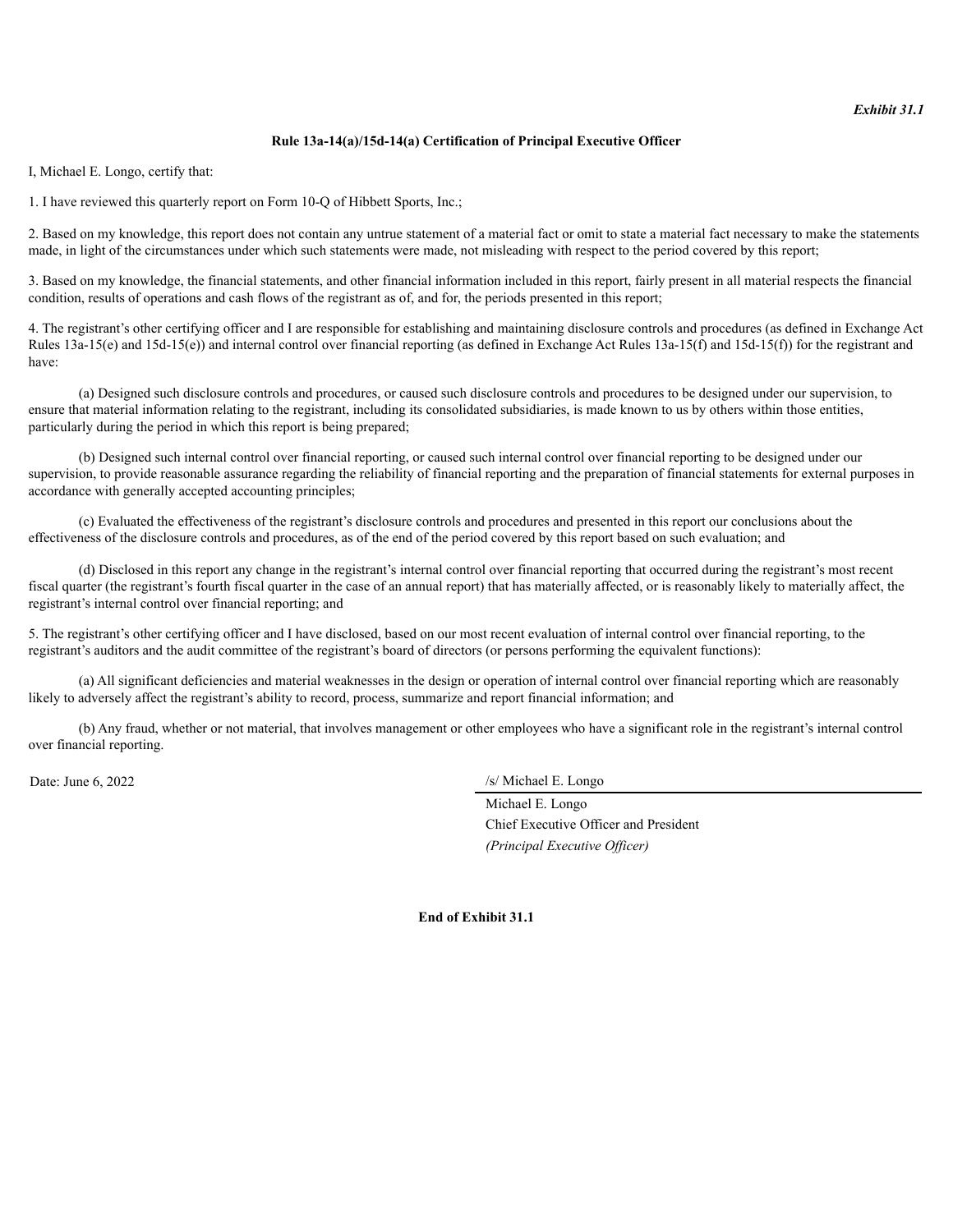## **Rule 13a-14(a)/15d-14(a) Certification of Principal Financial Officer**

<span id="page-26-0"></span>I, Robert Volke, certify that:

1. I have reviewed this quarterly report on Form 10-Q of Hibbett Sports, Inc.;

2. Based on my knowledge, this report does not contain any untrue statement of a material fact or omit to state a material fact necessary to make the statements made, in light of the circumstances under which such statements were made, not misleading with respect to the period covered by this report;

3. Based on my knowledge, the financial statements, and other financial information included in this report, fairly present in all material respects the financial condition, results of operations and cash flows of the registrant as of, and for, the periods presented in this report;

4. The registrant's other certifying officer and I are responsible for establishing and maintaining disclosure controls and procedures (as defined in Exchange Act Rules 13a-15(e) and 15d-15(e)) and internal control over financial reporting (as defined in Exchange Act Rules 13a-15(f) and 15d-15(f)) for the registrant and have:

(a) Designed such disclosure controls and procedures, or caused such disclosure controls and procedures to be designed under our supervision, to ensure that material information relating to the registrant, including its consolidated subsidiaries, is made known to us by others within those entities, particularly during the period in which this report is being prepared;

(b) Designed such internal control over financial reporting, or caused such internal control over financial reporting to be designed under our supervision, to provide reasonable assurance regarding the reliability of financial reporting and the preparation of financial statements for external purposes in accordance with generally accepted accounting principles;

(c) Evaluated the effectiveness of the registrant's disclosure controls and procedures and presented in this report our conclusions about the effectiveness of the disclosure controls and procedures, as of the end of the period covered by this report based on such evaluation; and

(d) Disclosed in this report any change in the registrant's internal control over financial reporting that occurred during the registrant's most recent fiscal quarter (the registrant's fourth fiscal quarter in the case of an annual report) that has materially affected, or is reasonably likely to materially affect, the registrant's internal control over financial reporting; and

5. The registrant's other certifying officer and I have disclosed, based on our most recent evaluation of internal control over financial reporting, to the registrant's auditors and the audit committee of the registrant's board of directors (or persons performing the equivalent functions):

(a) All significant deficiencies and material weaknesses in the design or operation of internal control over financial reporting which are reasonably likely to adversely affect the registrant's ability to record, process, summarize and report financial information; and

(b) Any fraud, whether or not material, that involves management or other employees who have a significant role in the registrant's internal control over financial reporting.

Date: June 6, 2022 /s/ Robert Volke

Robert Volke Senior Vice President and Chief Financial Officer *(Principal Financial Of icer)*

**End of Exhibit 31.2**